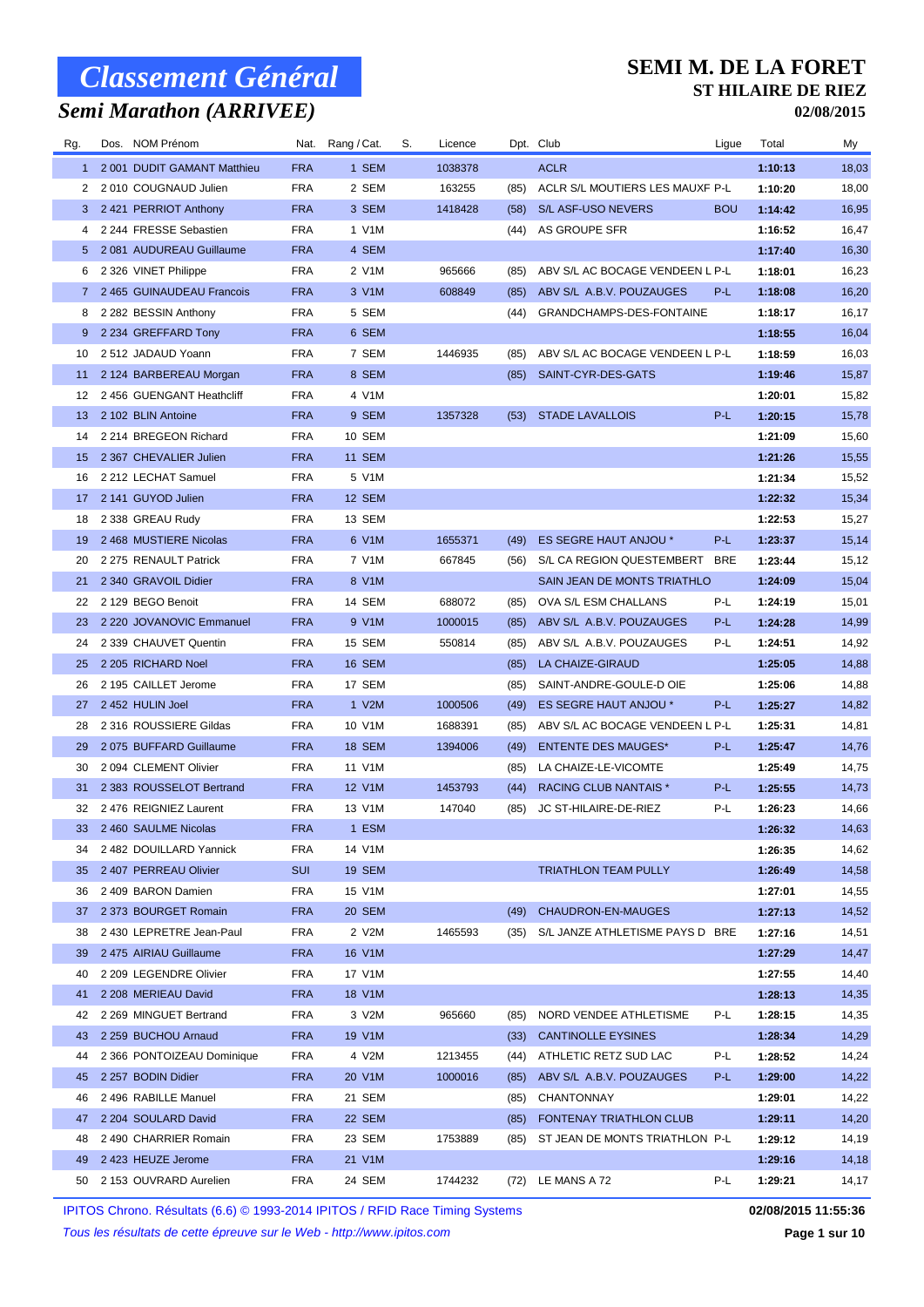### *Semi Marathon (ARRIVEE)*

#### **SEMI M. DE LA FORET ST HILAIRE DE RIEZ**

**02/08/2015**

| Rg. | Dos. NOM Prénom           |            | Nat. Rang / Cat.   | S.  | Licence |      | Dpt. Club                             | Ligue      | Total   | My    |
|-----|---------------------------|------------|--------------------|-----|---------|------|---------------------------------------|------------|---------|-------|
| 51  | 2 179 SEBY Roland         | <b>FRA</b> | 22 V1M             |     | 1288972 | (53) | <b>JOGGING MESLAY</b>                 | P-L        | 1:29:22 | 14,17 |
| 52  | 2 360 LIMOUSIN Olivier    | <b>FRA</b> | 23 V1M             |     |         | (44) | VALLET                                |            | 1:29:39 | 14,12 |
| 53  | 2 362 MOUTRAY Pierrick    | <b>FRA</b> | 25 SEM             |     |         | (85) | LES CLOUZEAUX                         |            | 1:29:43 | 14,11 |
| 54  | 2 371 HURTEAU Laurent     | <b>FRA</b> | 26 SEM             |     |         | (85) | TREIZE-VENTS                          |            | 1:29:52 | 14,09 |
| 55  | 2 495 GIRAUD Cedric       | <b>FRA</b> | 24 V1M             |     |         | (85) | <b>LA TARDIERE</b>                    |            | 1:29:53 | 14,08 |
| 56  | 2 503 RENOU Michel        | <b>FRA</b> | 5 V2M              |     | 914128  | (49) | <b>ENTENTE DES MAUGES*</b>            | P-L        | 1:29:54 | 14,08 |
| 57  | 2 197 TEILLET Jonathan    | <b>FRA</b> | 27 SEM             |     |         | (85) | <b>RAID YON</b>                       |            | 1:29:56 | 14,08 |
| 58  | 2 330 JACQUES Arnaud      | <b>FRA</b> | 28 SEM             |     | 1107822 | (27) | AS LA HAYE-MALHERBE                   | H-N        | 1:30:01 | 14,06 |
| 59  | 2 111 MAHIAS Benjamin     | <b>FRA</b> | 29 SEM             |     |         | (85) | SAINT-HILAIRE-DE-RIEZ                 |            | 1:30:01 | 14,06 |
| 60  | 2073 LEROY Sophie         | <b>FRA</b> | 1 V1F              | - F | 492440  | (85) | ASV S/L CA LUCONNAIS                  | P-L        | 1:30:03 | 14,06 |
| 61  | 2 442 GUERINEAU Jacky     | <b>FRA</b> | 6 V2M              |     | 208212  | (85) | JC ST-HILAIRE-DE-RIEZ                 | P-L        | 1:30:06 | 14,05 |
| 62  | 2 520 PERRAUDEAU Simon    | <b>FRA</b> | 30 SEM             |     |         |      |                                       |            | 1:30:08 | 14,05 |
| 63  | 2 253 POIROUX Emmanuel    | <b>FRA</b> | 31 SEM             |     | 1367894 | (85) | ACLRS/L ATHLETIC CLUB PAYS            | P-L        | 1:30:11 | 14,04 |
| 64  | 2472 NOIRAUD Claudine     | <b>FRA</b> | 1 V <sub>2</sub> F | F   | 152037  | (79) | SEVRE BOCAGE AC                       | POI        | 1:30:13 | 14,03 |
| 65  | 2 298 CROCHET Aurelien    | <b>FRA</b> | 32 SEM             |     |         | (85) | SAINT-HILAIRE-DE-RIEZ                 |            | 1:30:13 | 14,03 |
| 66  | 2471 GODARD Roger         | <b>FRA</b> | 1 V4M              |     | 282530  |      | ABV LES HERBIERS                      |            | 1:30:29 | 13,99 |
| 67  | 2099 BESNARD Pascal       | <b>FRA</b> | 25 V1M             |     | 1064278 | (49) | <b>ENTENTE DES MAUGES*</b>            | P-L        | 1:30:45 | 13,95 |
| 68  | 2 236 BARRETEAU Nicolas   | <b>FRA</b> | 26 V1M             |     | 1562100 | (85) | OVA S/L JOGGING LOISIR BRETI P-L      |            | 1:30:48 | 13,94 |
| 69  | 2 351 JOTTREAU Dominique  | <b>FRA</b> | 33 SEM             |     |         | (79) | MULTISPORT DE L OUIN                  |            | 1:30:49 | 13,94 |
| 70  | 2 470 ROUSSEAU Emmanuel   | <b>FRA</b> | 27 V1M             |     | 1560360 | (85) | NORD VENDEE ATHLETISME                | P-L        | 1:30:51 | 13,94 |
| 71  | 2 401 TRICRI Jean-Marc    | <b>FRA</b> | 28 V1M             |     | 778798  | (89) | AJ AUXERRE SECTION MARATH BOU         |            | 1:31:27 | 13,84 |
| 72  | 2 436 DUVAL Sebastien     | <b>FRA</b> | 29 V1M             |     |         |      |                                       |            | 1:31:36 | 13,82 |
| 73  | 2052 HUET Eric            | <b>FRA</b> | 30 V1M             |     | 1371054 | (85) | JC ST-HILAIRE-DE-RIEZ                 | $P-L$      | 1:31:46 | 13,80 |
| 74  | 2070 LE BRETON Gerard     | <b>FRA</b> | 7 V2M              |     |         | (56) | QUESTEMBERT                           |            | 1:31:49 | 13,79 |
| 75  | 2 280 MAILIER Christian   | <b>BEL</b> | 8 V2M              |     |         | (60) | <b>ENTENTE SPIRIDON MONCEAU</b>       |            | 1:31:56 | 13,77 |
| 76  | 2 273 DEBRAY Hubert       | <b>FRA</b> | 31 V1M             |     |         | (85) | <b>PSGCVVT</b>                        |            | 1:32:05 | 13,75 |
| 77  | 2 519 PAJOT Julien        | <b>FRA</b> | 34 SEM             |     |         |      |                                       |            | 1:32:10 | 13,74 |
| 78  | 2079 TISON Philippe       | <b>FRA</b> | 32 V1M             |     | 1300766 | (49) | <b>ENTENTE DES MAUGES*</b>            | P-L        | 1:32:16 | 13,72 |
| 79  | 2 331 GUILBAUD Gilles     | <b>FRA</b> | 9 V2M              |     | 1193510 | (85) | <b>JOGGING CLUB SABLAIS</b>           | P-L        | 1:32:28 | 13,69 |
| 80  | 2 254 ROUSSEAU Bernard    | <b>FRA</b> | 1 V3M              |     |         | (85) | <b>JOGGING CLUB FERRIEROIS</b>        |            | 1:32:36 | 13,67 |
| 81  | 2 378 BRULFERT Thibault   | <b>FRA</b> | 35 SEM             |     |         |      |                                       |            | 1:32:41 | 13,66 |
| 82  | 2 398 ALEXANDRE David     | <b>FRA</b> | 36 SEM             |     |         |      | <b>TRIATHLON SAINT LO</b>             |            | 1:32:43 | 13,65 |
|     | 83 2447 GENDRONNEAU Luc   | <b>FRA</b> | 10 V2M             |     | 109458  |      | (85) ASV S/L CA LUCONNAIS             | $P-L$      | 1:32:49 | 13,64 |
| 84  | 2088 BILLET Anthony       | <b>FRA</b> | 37 SEM             |     |         | (85) | MACHE                                 |            | 1:32:50 | 13,64 |
| 85  | 2 232 FOREAU Julien       | <b>FRA</b> | 38 SEM             |     | 340490  |      | (72) VS LA FERTE BERNARD              | P-L        | 1:32:52 | 13,63 |
| 86  | 2443 MARSOLLIER Pascal    | <b>FRA</b> | 11 V2M             |     |         |      | CAB BIGOUDEN                          |            | 1:32:59 | 13,62 |
| 87  | 2 203 MINODIER Laurent    | <b>FRA</b> | 12 V2M             |     |         | (75) | <b>PARIS</b>                          |            | 1:33:00 | 13,61 |
| 88  | 2056 PINEAU Gaetan        | <b>FRA</b> | 39 SEM             |     | 1701058 | (85) | ABV S/L AC BOCAGE VENDEEN L P-L       |            | 1:33:13 | 13,58 |
| 89  | 2 453 CAUDERLIER Clarisse | <b>FRA</b> | 1 SEF              | F   | 1742556 | (85) | OVA S/L JOGGING LOISIR BRETI P-L      |            | 1:33:14 | 13,58 |
| 90  | 2050 MENARD Thierry       | <b>FRA</b> | 33 V1M             |     |         | (49) | SAINT-GERMAIN-SUR-MOINE               |            | 1:33:24 | 13,56 |
| 91  | 2044 FORTIN Mickael       | <b>FRA</b> | 40 SEM             |     |         | (44) | <b>REZE</b>                           |            | 1:33:25 | 13,55 |
| 92  | 2 035 HORAN Philip        | <b>GBR</b> | 34 V1M             |     |         |      | <b>AMPTHILL &amp; FLITWICK FLYERS</b> |            | 1:33:29 | 13,54 |
| 93  | 2 193 AIME Francis        | <b>FRA</b> | 13 V2M             |     |         |      |                                       |            | 1:33:31 | 13,54 |
| 94  | 2 517 BARREAU Thomas      | <b>FRA</b> | 41 SEM             |     |         |      |                                       |            | 1:33:34 | 13,53 |
| 95  | 2 349 BELLOY Gael         | <b>FRA</b> | 42 SEM             |     | 1173790 | (51) | S/L ES VITRY LES REIMS                | <b>CHA</b> | 1:33:47 | 13,50 |
| 96  | 2448 RONCIER Jean-Luc     | <b>FRA</b> | 14 V2M             |     | 563351  | (28) | AS NOGENT-LE-ROTROU                   | CEN        | 1:33:58 | 13,47 |
| 97  | 2 237 DUCEPT Alexandre    | <b>FRA</b> | 43 SEM             |     |         | (85) | SAINT-GERMAIN-L AIGUILLER             |            | 1:34:02 | 13,46 |
| 98  | 2 317 PERDOUX Bruno       | <b>FRA</b> | 44 SEM             |     |         |      |                                       |            | 1:34:02 | 13,46 |
| 99  | 2 250 BOUE Cyrille        | <b>FRA</b> | 35 V1M             |     | 142856  | (44) | NMA S/L HERBAUGES ATHLE 44 P-L        |            | 1:34:08 | 13,45 |
| 100 | 2 150 MOTAIS Charles      | <b>FRA</b> | 45 SEM             |     |         | (85) | SAINT-MARTIN-DES-NOYERS               |            | 1:34:13 | 13,44 |
|     |                           |            |                    |     |         |      |                                       |            |         |       |

IPITOS Chrono. Résultats (6.6) © 1993-2014 IPITOS / RFID Race Timing Systems **02/08/2015 11:55:36**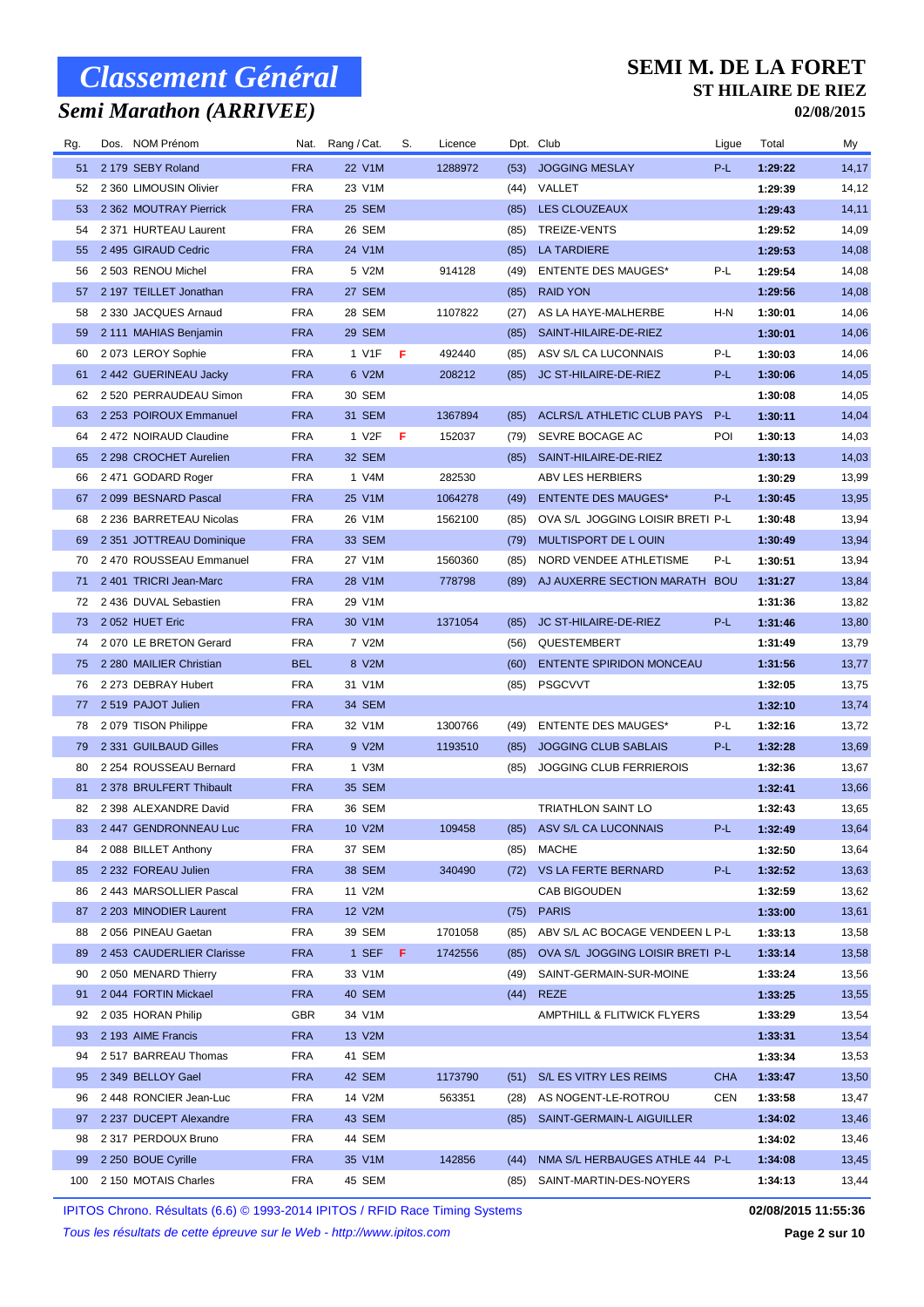## *Semi Marathon (ARRIVEE)*

#### **SEMI M. DE LA FORET ST HILAIRE DE RIEZ**

**02/08/2015**

| Rg.        | Dos. NOM Prénom                                 | Nat.                     | Rang / Cat.      | S. | Licence |              | Dpt. Club                                | Ligue      | Total              | My             |
|------------|-------------------------------------------------|--------------------------|------------------|----|---------|--------------|------------------------------------------|------------|--------------------|----------------|
| 101        | 2 147 AGNERAY Vincent                           | <b>FRA</b>               | 36 V1M           |    |         | (28)         | <b>LANDELLES</b>                         |            | 1:34:18            | 13,43          |
| 102        | 2 420 MANDIN Alain                              | <b>FRA</b>               | 2 V3M            |    | 253925  | (85)         | <b>ENTENTE SEVRE</b>                     | P-L        | 1:34:29            | 13,40          |
| 103        | 2 354 BOLTEAU Pascal                            | <b>FRA</b>               | 46 SEM           |    |         | (85)         | LA ROCHE-SUR-YON                         |            | 1:34:40            | 13,37          |
| 104        | 2090 BANNER Andrea                              | <b>GBR</b>               | 2 V1F            | F  |         |              | <b>ELSWICK HARRIERS</b>                  |            | 1:34:40            | 13,37          |
| 105        | 2 431 DEROO Julien                              | <b>FRA</b>               | 47 SEM           |    | 1651313 | (44)         | ASSOCIATION SPORTIVE MARA P-L            |            | 1:34:45            | 13,36          |
| 106        | 2 160 BOISSEAU Patrick                          | <b>FRA</b>               | 37 V1M           |    | 1376893 | (49)         | <b>ENTENTE DES MAUGES*</b>               | P-L        | 1:35:01            | 13,32          |
| 107        | 2 134 HODEBOURG Erick                           | <b>FRA</b>               | 15 V2M           |    | 120598  | (41)         | CAM VALLEE DU CHER-CONTRO CEN            |            | 1:35:03            | 13,32          |
| 108        | 2 248 BENETEAU Nicolas                          | <b>FRA</b>               | 48 SEM           |    |         | (49)         | NOTRE-DAME-D ALLENCON                    |            | 1:35:08            | 13,31          |
| 109        | 2 175 LORRY Michael                             | <b>FRA</b>               | 38 V1M           |    | 1556224 | (36)         | LB CHATEAUROUX                           | <b>CEN</b> | 1:35:14            | 13,29          |
| 110        | 2 178 DUPERRE Julien                            | <b>FRA</b>               | 49 SEM           |    |         |              | REMIRE-MONTJOLY                          |            | 1:35:37            | 13,24          |
| 111        | 2 485 ROBOAM Olivier                            | <b>FRA</b>               | 39 V1M           |    |         |              | <b>JOGGING CLUB LA GERRIERE</b>          |            | 1:35:38            | 13,24          |
| 112        | 2 067 BICHE Nicolas                             | <b>FRA</b>               | 40 V1M           |    |         | (72)         | LE MANS                                  |            | 1:35:40            | 13,23          |
| 113        | 2 531 FONTENEAU Nicolas                         | <b>FRA</b>               | <b>50 SEM</b>    |    | 1298227 | (49)         | ASC SAINT-BARTHELEMY                     | P-L        | 1:35:51            | 13,21          |
| 114        | 2 365 PRAUD Fabrice                             | <b>FRA</b>               | 41 V1M           |    | 842975  | (85)         | ACLR S/L JOGGING CLUB POIRE P-L          |            | 1:35:59            | 13,19          |
| 115        | 2 065 DARLAS Nicolas                            | <b>FRA</b>               | <b>51 SEM</b>    |    |         | (49)         | <b>CHOLET</b>                            |            | 1:36:06            | 13,17          |
| 116        | 2467 CROCHET Jean Francois                      | <b>FRA</b>               | 42 V1M           |    |         |              | JOGGING CLUB ST HILAIRE                  |            | 1:36:08            | 13,17          |
| 117        | 2 508 CHANTREL Anthony                          | <b>FRA</b>               | <b>52 SEM</b>    |    |         |              |                                          |            | 1:36:14            | 13,16          |
| 118        | 2 370 RIGOLLAGE Nicolas                         | <b>FRA</b>               | 53 SEM           |    |         | (85)         | <b>GIVRAND</b>                           |            | 1:36:22            | 13,14          |
| 119        | 2 369 KOZOHORSKY Gaetan                         | <b>FRA</b>               | 43 V1M           |    |         | (85)         | <b>GIVRAND</b>                           |            | 1:36:35            | 13,11          |
| 120        | 2 292 FOUQUET Jacques                           | <b>FRA</b>               | 16 V2M           |    | 1206650 | (85)         | OVA S/L JOGGING LOISIR BRETI P-L         |            | 1:36:36            | 13,10          |
| 121        | 2411 JADIN Alex                                 | <b>FRA</b>               | 54 SEM           |    | 1625936 | (49)         | ES SEGRE HAUT ANJOU *                    | P-L        | 1:36:40            | 13,10          |
| 122        | 2 310 BITARD Jacques                            | <b>FRA</b>               | 3 V3M            |    | 885017  | (85)         | OVA S/L ESM CHALLANS                     | P-L        | 1:36:42            | 13,09          |
| 123        | 2 245 CALLARD Steven                            | <b>FRA</b>               | <b>55 SEM</b>    |    |         | (85)         | RAID AVENTURE PAYS DE VIE                |            | 1:36:54            | 13,06          |
| 124        | 2 263 BLANCONNIER Christophe                    | <b>FRA</b>               | 56 SEM           |    | 1573933 | (44)         | <b>SC ORVAULT</b>                        | P-L        | 1:36:55            | 13,06          |
| 125        | 2 402 COUTURE Gregory                           | <b>FRA</b>               | 57 SEM           |    |         |              |                                          |            | 1:37:10            | 13,03          |
| 126        | 2 162 RUIZ Julien                               | <b>FRA</b>               | 58 SEM           |    |         | (85)         | L ILE-D OLONNE                           |            | 1:37:20            | 13,01          |
| 127        | 2098 BLANCHARD Mickael                          | <b>FRA</b>               | 44 V1M           |    |         |              | LES SABLES VENDEE TRIATHLO               |            | 1:37:20            | 13,01          |
| 128        | 2 305 PICARD Fabien                             | <b>FRA</b>               | 59 SEM           |    |         | (85)         | SAINT MARTIN COURSE AVENTU               |            | 1:37:25            | 13,00          |
| 129        | 2 270 MALBEC Thibault                           | <b>FRA</b>               | 60 SEM           |    |         | (35)         | <b>RENNES</b>                            |            | 1:37:30            | 12,98          |
| 130        | 2 323 BIDAUD Philippe                           | <b>FRA</b>               | 45 V1M           |    |         |              |                                          |            | 1:37:49            | 12,94          |
| 131        | 2069 PORTERE Ludovic                            | <b>FRA</b>               | 46 V1M           |    |         |              |                                          |            | 1:37:52            | 12,94          |
| 132        | 2 393 MATON Laurent                             | <b>FRA</b>               | 47 V1M           |    |         |              |                                          |            | 1:38:03            | 12,91          |
| 133        | 2 527 BONNIN Jimmy                              | FRA                      | 2 ESM            |    |         |              |                                          |            | 1:38:24            | 12,87          |
|            |                                                 | <b>FRA</b>               | 48 V1M           |    |         |              | (56) VANNES                              |            | 1:38:26            |                |
| 134<br>135 | 2 157 BRET Herve<br>2 424 BOUHIER Arnaud        | <b>FRA</b>               | 61 SEM           |    |         |              |                                          |            | 1:38:27            | 12,86<br>12,86 |
| 136        | 2 313 RICCI Thibaut                             | <b>FRA</b>               | 62 SEM           |    |         |              |                                          |            | 1:38:30            | 12,85          |
| 137        | 2 268 CLORENNEC Herve                           | <b>FRA</b>               | 49 V1M           |    | 1733643 | (44)         | <b>SERBOUTI RUN</b>                      | P-L        | 1:38:36            | 12,84          |
| 138        | 2 348 MILCENT Sebastien                         | FRA                      | 50 V1M           |    |         |              | RANDO RAID 85                            |            | 1:38:43            | 12,82          |
| 139        | 2 375 JAUD Franck                               | <b>FRA</b>               | 51 V1M           |    |         | (85)         | LA COMPAGNIE DU LOGEMENT                 |            | 1:38:45            | 12,82          |
| 140        | 2 400 MERCERON Charlie                          | <b>FRA</b>               | 63 SEM           |    |         | (85)         | TRIATHLON ST GILLES CROIX D              |            | 1:38:45            | 12,82          |
| 141        | 2 404 GUILLOUCHE Patrick                        | <b>FRA</b>               | 52 V1M           |    |         |              |                                          |            | 1:38:49            | 12,81          |
| 142        | 2033 PAPIN Mathias                              | FRA                      | 64 SEM           |    |         |              |                                          |            | 1:38:55            | 12,80          |
|            |                                                 |                          |                  |    |         |              |                                          |            |                    |                |
| 143<br>144 | 2045 DELAHOUSSE Lionel<br>2481 HOUDIERE Thierry | <b>FRA</b><br><b>FRA</b> | 53 V1M<br>54 V1M |    | T192865 | (78)<br>(91) | <b>CHATOU</b><br><b>GOMETZ LE CHATEL</b> |            | 1:38:57<br>1:38:58 | 12,79<br>12,79 |
|            |                                                 | <b>FRA</b>               |                  |    |         |              |                                          |            | 1:39:05            |                |
| 145        | 2 289 DELAFENETRE Franck                        | <b>FRA</b>               | 55 V1M           |    |         |              |                                          |            |                    | 12,78          |
| 146        | 2 172 BILLON Wilfrid                            |                          | 56 V1M           |    |         | (85)         | LE PERRIER                               |            | 1:39:05            | 12,78          |
| 147        | 2418 CHEANNE Yannick                            | <b>FRA</b>               | 57 V1M           |    |         |              |                                          | ŀF.        | 1:39:19            | 12,75          |
| 148        | 2 177 BRUNEAU Yann                              | <b>FRA</b>               | 58 V1M           |    | 1325247 | (95)         | USC MAGNY-EN-VEXIN                       |            | 1:39:20            | 12,74          |
| 149        | 2 332 PONTOIZEAU Nicolas                        | <b>FRA</b>               | 59 V1M           |    |         |              |                                          |            | 1:39:22            | 12,74          |
| 150        | 2 337 CHARBONNIER David                         | <b>FRA</b>               | 65 SEM           |    | 1743872 | (49)         | TO BE SPORT                              | P-L        | 1:39:32            | 12,72          |

IPITOS Chrono. Résultats (6.6) © 1993-2014 IPITOS / RFID Race Timing Systems **02/08/2015 11:55:36**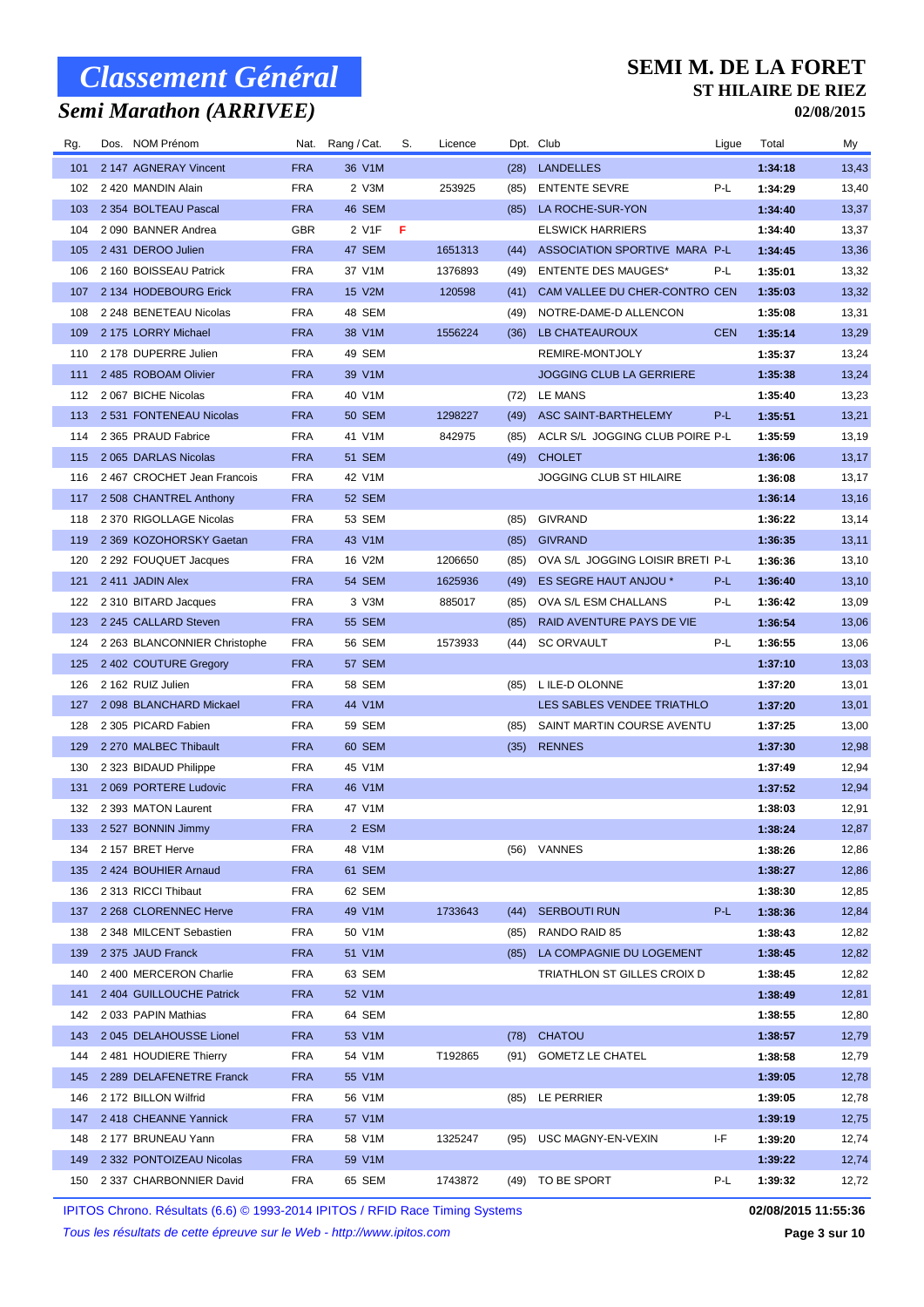## *Semi Marathon (ARRIVEE)*

#### **SEMI M. DE LA FORET ST HILAIRE DE RIEZ**

**02/08/2015**

| Rg.        | Dos. NOM Prénom                               | Nat.       | Rang / Cat.     | S. | Licence |              | Dpt. Club                          | Ligue      | Total              | My              |
|------------|-----------------------------------------------|------------|-----------------|----|---------|--------------|------------------------------------|------------|--------------------|-----------------|
| 151        | 2 504 TOURANCHEAU Vincent                     | <b>FRA</b> | 66 SEM          |    | 1716720 | (85)         | AC ROCHE-SUR-YON *                 | P-L        | 1:39:33            | 12,72           |
| 152        | 2 300 BIRAULT Sebastien                       | <b>FRA</b> | 60 V1M          |    |         | (85)         | <b>JOGGING LOISIR BRETIGNOLLAI</b> |            | 1:39:34            | 12,72           |
| 153        | 2038 BREBION David                            | <b>FRA</b> | 67 SEM          |    |         | (44)         | CHATEAU-THEBAUD                    |            | 1:39:38            | 12,71           |
| 154        | 2479 LEMOIGNE Gerard                          | <b>FRA</b> | 4 V3M           |    |         |              |                                    |            | 1:39:58            | 12,66           |
| 155        | 2 190 BRIAND Matthieu                         | <b>FRA</b> | 68 SEM          |    |         | (35)         | <b>CESSON-SEVIGNE</b>              |            | 1:40:07            | 12,64           |
| 156        | 2 249 GAUTIER Nicolas                         | <b>FRA</b> | 69 SEM          |    |         | (44)         | <b>ORVAULT</b>                     |            | 1:40:13            | 12,63           |
| 157        | 2 342 MARSOLLIER Veronique                    | <b>FRA</b> | 3 V1F           | F  | 941263  | (29)         | <b>CAB PONT L'ABBE</b>             | <b>BRE</b> | 1:40:14            | 12,63           |
| 158        | 2 522 HAMARO Bruno                            | <b>FRA</b> | 17 V2M          |    |         |              |                                    |            | 1:40:29            | 12,60           |
| 159        | 2514 SAUVETRE Stephane                        | <b>FRA</b> | 61 V1M          |    |         |              |                                    |            | 1:40:32            | 12,59           |
| 160        | 2 161 DENIS Jean Claude                       | <b>FRA</b> | 18 V2M          |    |         | (85)         | DOMPIERRE COURSE AVENTUR           |            | 1:40:33            | 12,59           |
| 161        | 2 505 BLANQUET Franck                         | <b>FRA</b> | 19 V2M          |    | 1064675 | (44)         | <b>ENTENTE NORD LOIRE 44</b>       | P-L        | 1:40:35            | 12,59           |
| 162        | 2 131 MASQUELIN Hubert                        | <b>FRA</b> | 20 V2M          |    | 1651672 | (49)         | ES SEGRE HAUT ANJOU *              | P-L        | 1:40:38            | 12,58           |
| 163        | 2 532 MENARD Jean Benoit                      | <b>FRA</b> | 70 SEM          |    |         |              |                                    |            | 1:40:45            | 12,56           |
| 164        | 2 489 MINAUD Olivier                          | <b>FRA</b> | 71 SEM          |    |         |              | <b>ESPRIT TRAIL LANDAIS</b>        |            | 1:40:55            | 12,55           |
| 165        | 2 451 MOREAU Thierry                          | <b>FRA</b> | 62 V1M          |    |         |              |                                    |            | 1:41:00            | 12,54           |
| 166        | 2 450 PIZON Bruno                             | <b>FRA</b> | 21 V2M          |    |         |              |                                    |            | 1:41:00            | 12,53           |
| 167        | 2425 GAILLARD Frederic                        | <b>FRA</b> | 63 V1M          |    |         |              | PAYS D ANCENIS CLUB TRIATHL        |            | 1:41:01            | 12,53           |
| 168        | 2 144 BODIN Dominique                         | <b>FRA</b> | 64 V1M          |    |         |              |                                    |            | 1:41:04            | 12,53           |
| 169        | 2 218 DEHONDT Christophe                      | <b>FRA</b> | 65 V1M          |    |         |              |                                    |            | 1:41:09            | 12,52           |
| 170        | 2 188 GOULPEAU Laurent                        | <b>FRA</b> | 66 V1M          |    | 1656311 | (85)         | ACLR S/L JOGGING CLUB NIEUL P-L    |            | 1:41:12            | 12,51           |
| 171        | 2 408 GIRARDEAU David                         | <b>FRA</b> | 67 V1M          |    |         |              |                                    |            | 1:41:19            | 12,50           |
| 172        | 2 151 THIELIN Denis                           | <b>FRA</b> | 72 SEM          |    |         | (44)         | SOUDAN                             |            | 1:41:20            | 12,49           |
| 173        | 2 307 PENCREACH Ronan                         | <b>FRA</b> | 68 V1M          |    | 1603987 | (85)         | JOGGING ENDURANCE LIGNERO P-L      |            | 1:41:35            | 12,46           |
| 174        | 2026 CLISSON Julien                           | <b>FRA</b> | 73 SEM          |    |         | (86)         | <b>MACC LUSIGNAN</b>               |            | 1:41:43            | 12,45           |
| 175        | 2 114 RAGNEAU Corentin                        | <b>FRA</b> | <b>74 SEM</b>   |    |         | (49)         | LES FRIMEURS DU LUNDI              |            | 1:41:50            | 12,43           |
| 176        | 2 525 MOULART Vincent                         | <b>FRA</b> | <b>75 SEM</b>   |    |         |              |                                    |            | 1:41:51            | 12,43           |
| 177        | 2 295 GUILLOU Christophe                      | <b>FRA</b> | 22 V2M          |    | 1617796 | (85)         | AC ROCHE-SUR-YON *                 | P-L        | 1:41:58            | 12,42           |
| 178        | 2 311 BRIDONNEAU Christophe                   | <b>FRA</b> | 69 V1M          |    | 1221475 | (85)         | ABV S/L AC CHANTONNAISIEN          | P-L        | 1:42:06            | 12,40           |
| 179        | 2 435 MIGOUT Pierrick                         | <b>FRA</b> | <b>76 SEM</b>   |    |         |              |                                    |            | 1:42:10            | 12,39           |
| 180        | 2 463 RENAUDIN Lucas                          | <b>FRA</b> | 77 SEM          |    | 000000  | (85)         | JC ST-HILAIRE-DE-RIEZ              | P-L        | 1:42:11            | 12,39           |
| 181        | 2 127 SERIN Nicolas                           | <b>FRA</b> | 70 V1M          |    |         | (85)         | <b>LES ESSARTS</b>                 |            | 1:42:19            | 12,37           |
| 182        | 2 328 ROBIN Maurice                           | <b>FRA</b> | 23 V2M          |    | 1361687 | (85)         | ABV S/L AC BOCAGE VENDEEN L P-L    |            | 1:42:20            | 12,37           |
| 183        | 2 324 GRAIZEAU Jean-Pierre                    | <b>FRA</b> | 24 V2M          |    | 1287487 | (85)         | ACLR S/L JOGGING CLUB POIRE P-L    |            | 1:42:25            | 12,36           |
| 184        | 2 483 FAVALIER Bernard                        | <b>FRA</b> | 71 V1M          |    |         |              |                                    |            | 1:42:29            | 12,35           |
| 185        | 2 397 GROUX Eric                              | <b>FRA</b> | 25 V2M          |    |         |              |                                    |            | 1:42:32            | 12,35           |
| 186        | 2 286 POIRIER Sylvain                         | FRA        | 78 SEM          |    |         | (44)         | LA PLANCHE                         |            | 1:42:45            | 12,32           |
| 187        | 2 060 BARBOUX Michael                         | <b>FRA</b> | 72 V1M          |    |         | (41)         | <b>BLOIS</b>                       |            | 1:43:16            | 12,26           |
| 188        | 2 497 GODET Cyril                             | FRA        | 73 V1M          |    |         |              |                                    |            | 1:43:23            | 12,25           |
| 189        | 2 276 COURANT Mathieu                         | <b>FRA</b> | <b>79 SEM</b>   |    |         | (85)         | <b>CHALLANS</b>                    |            | 1:43:27            | 12,24           |
| 190        | 2 143 DIETRICH Pascal                         | FRA        | 26 V2M          |    | 1062529 | (80)         | AMICALE DU VAL DE SOMME            | <b>PIC</b> | 1:43:38            | 12,22           |
| 191        | 2 350 CAILLAUD Marc                           | <b>FRA</b> | 27 V2M          |    |         | (85)         | NORD VENDEE ATHLETISME             |            | 1:43:50            |                 |
| 192        | 2 251 BLED Vincent                            | FRA        | 80 SEM          |    | 1431224 | (85)         | ACLR S/L LES FOULEES AGESIN P-L    |            | 1:43:58            | 12,19<br>12,18  |
|            |                                               | <b>FRA</b> |                 |    |         |              |                                    |            |                    |                 |
| 193<br>194 | 2454 RETAILLEAU Yvan<br>2 231 HERAULT Magali  | FRA        | 81 SEM<br>4 V1F | F  | 563598  | (44)         | RACING CLUB NANTAIS *              | P-L        | 1:44:00<br>1:44:08 | 12,17<br>12,16  |
| 195        | 2 303 GODARD Thierry                          | <b>FRA</b> | 74 V1M          |    |         | (85)         | <b>LES HERBIERS</b>                |            | 1:44:12            |                 |
| 196        | 2 113 DURAND Aurelien                         | FRA        | 82 SEM          |    |         | (85)         | SNGE                               |            | 1:44:16            | 12,15<br>12,14  |
|            |                                               | <b>FRA</b> |                 |    | 1082812 |              | OVA S/L SABLES ETUDIANT CLU P-L    |            | 1:44:22            |                 |
| 197<br>198 | 2 196 SOUZEAU Gilles<br>2 181 GUIMARAES Romao | FRA        | 5 V3M<br>75 V1M |    |         | (85)<br>(49) | LA CHAPELLE-DU-GENET               |            | 1:44:28            | 12, 13<br>12,12 |
| 199        | 2 344 HERBERT Regis                           | <b>FRA</b> | 83 SEM          |    |         | (85)         | BELLEVILLE-SUR-VIE                 |            | 1:44:28            | 12,12           |
| 200        | 2 389 YVON Fabien                             | FRA        | 84 SEM          |    | 1580508 | (44)         | <b>ENTENTE NORD LOIRE 44</b>       | P-L        | 1:44:36            | 12,10           |
|            |                                               |            |                 |    |         |              |                                    |            |                    |                 |

IPITOS Chrono. Résultats (6.6) © 1993-2014 IPITOS / RFID Race Timing Systems **02/08/2015 11:55:36**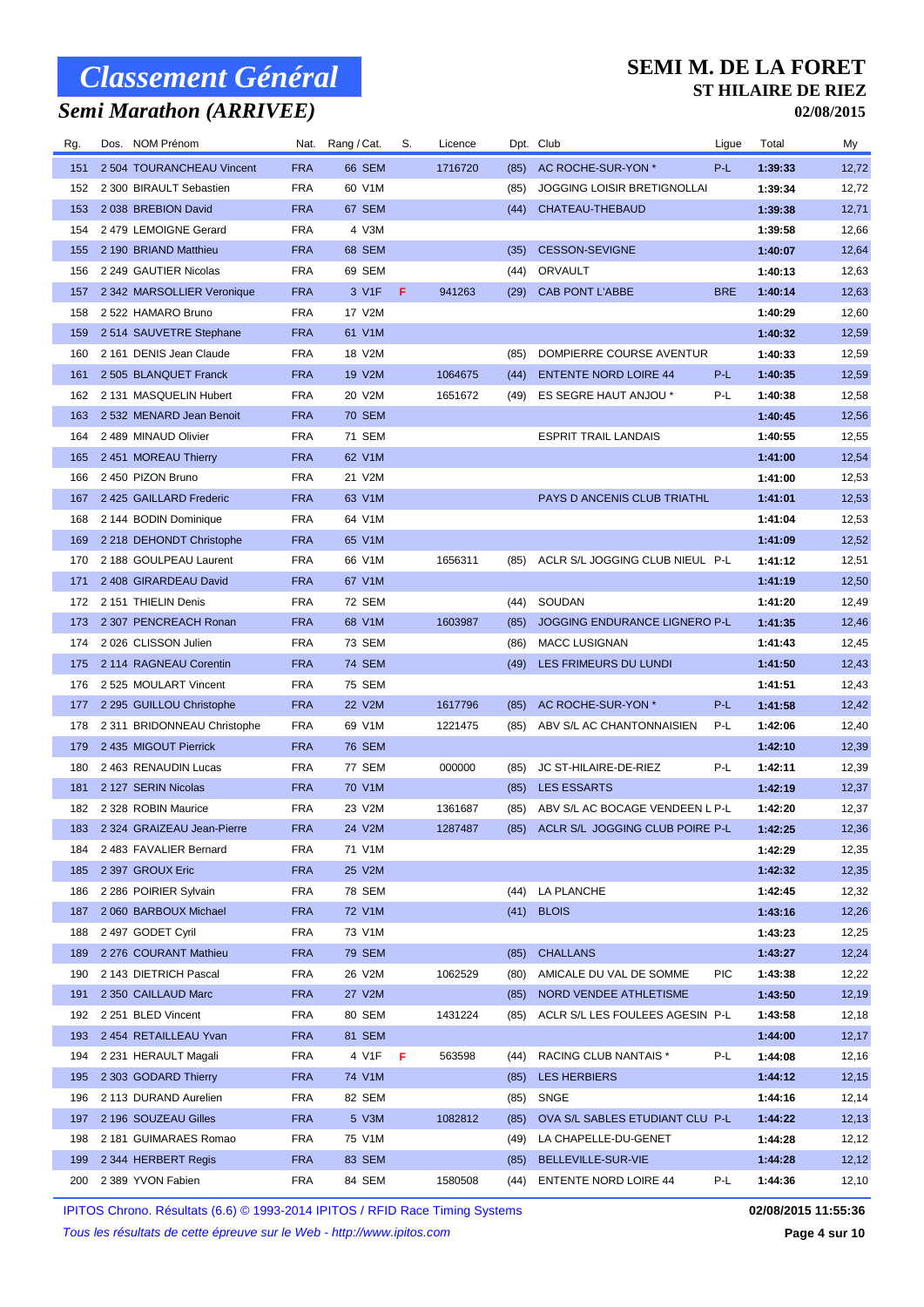## *Semi Marathon (ARRIVEE)*

#### **SEMI M. DE LA FORET ST HILAIRE DE RIEZ**

**02/08/2015**

| Rg. | Dos. NOM Prénom             | Nat.       | Rang / Cat.   |    | S. | Licence |      | Dpt. Club                       | Ligue      | Total   | My    |
|-----|-----------------------------|------------|---------------|----|----|---------|------|---------------------------------|------------|---------|-------|
| 201 | 2 174 KAYSER Michel         | <b>FRA</b> | 28 V2M        |    |    |         |      | (85) SAINT-JEAN-DE-MONTS        |            | 1:44:45 | 12,09 |
| 202 | 2 506 FENECH Thomas         | <b>FRA</b> | 76 V1M        |    |    |         |      |                                 |            | 1:44:49 | 12,08 |
| 203 | 2 299 CLAUTOUR Francois     | <b>FRA</b> | <b>85 SEM</b> |    |    |         |      |                                 |            | 1:44:51 | 12,08 |
| 204 | 2446 BODET Francois         | <b>FRA</b> | 6 V3M         |    |    |         |      |                                 |            | 1:44:59 | 12,06 |
| 205 | 2 252 MACAUX Nicolas        | <b>FRA</b> | 77 V1M        |    |    |         | (14) | HEROUVILLE-SAINT-CLAIR          |            | 1:45:00 | 12,06 |
| 206 | 2 221 CHAUVET Jean-Marie    | <b>FRA</b> | 29 V2M        |    |    | 916131  | (85) | ABV S/L A.B.V. POUZAUGES        | P-L        | 1:45:10 | 12,04 |
| 207 | 2 105 DAUBIGNE David        | <b>FRA</b> | 78 V1M        |    |    |         | (85) | LA ROCHE-SUR-YON                |            | 1:45:10 | 12,04 |
| 208 | 2 501 LEFEVRE Fabien        | <b>FRA</b> | 86 SEM        |    |    |         |      |                                 |            | 1:45:12 | 12,03 |
| 209 | 2 440 OLIVIER David         | <b>FRA</b> | 79 V1M        |    |    |         |      |                                 |            | 1:45:16 | 12,03 |
| 210 | 2 322 PRUD HOMME Matthieu   | <b>FRA</b> | 87 SEM        |    |    |         |      |                                 |            | 1:45:16 | 12,03 |
| 211 | 2438 BOUCAULT Daniel        | <b>FRA</b> | 30 V2M        |    |    |         |      |                                 |            | 1:45:17 | 12,02 |
| 212 | 2 296 SARRAZIN Tony         | <b>FRA</b> | 88 SEM        |    |    |         | (85) | SAINT-HILAIRE-DE-RIEZ           |            | 1:45:19 | 12,02 |
| 213 | 2458 PINVIDIC Tristan       | <b>FRA</b> | 3 ESM         |    |    |         |      |                                 |            | 1:45:21 | 12,02 |
| 214 | 2457 REAL Camille           | <b>FRA</b> | 1 ESF         | -F |    |         |      |                                 |            | 1:45:22 | 12,02 |
| 215 | 2022 BOURSIER Thierry       | <b>FRA</b> | 80 V1M        |    |    | 1700979 | (85) | ABV S/L AC BOCAGE VENDEEN L P-L |            | 1:45:23 | 12,01 |
| 216 | 2 486 CHAILLOU Regis        | <b>FRA</b> | 81 V1M        |    |    |         |      | JOGGING CLUB ST HILAIRE         |            | 1:45:24 | 12,01 |
| 217 | 2 238 CHAMPARE Antoine      | <b>FRA</b> | <b>89 SEM</b> |    |    |         | (85) | ST HILAIRE DE RIEZ              |            | 1:45:31 | 12,00 |
| 218 | 2041 CLEMOT Fabien          | <b>FRA</b> | 90 SEM        |    |    |         | (49) | SAINT-GERMAIN-SUR-MOINE         |            | 1:45:34 | 11,99 |
| 219 | 2 528 FLANDRIN Jerome       | <b>FRA</b> | 82 V1M        |    |    |         |      |                                 |            | 1:45:34 | 11,99 |
| 220 | 2 165 QUER Gwenael          | <b>FRA</b> | 83 V1M        |    |    | 1583560 | (44) | <b>SC ORVAULT</b>               | P-L        | 1:45:36 | 11,99 |
| 221 | 2510 DECHERY Bertrand       | <b>FRA</b> | 84 V1M        |    |    |         |      |                                 |            | 1:45:44 | 11,97 |
| 222 | 2 146 AGNERAY Laurence      | <b>FRA</b> | 5 V1F         | -F |    |         | (28) | <b>LANDELLES</b>                |            | 1:45:53 | 11,96 |
| 223 | 2 346 GABORIEAU Florent     | <b>FRA</b> | 85 V1M        |    |    |         | (85) | <b>US CHAUCHE</b>               |            | 1:46:12 | 11,92 |
| 224 | 2002 HYDE Saram             | <b>FRA</b> | 86 V1M        |    |    |         |      |                                 |            | 1:46:13 | 11,92 |
| 225 | 2 265 BODIOU Gerald         | <b>FRA</b> | 87 V1M        |    |    |         |      |                                 |            | 1:46:14 | 11,92 |
| 226 | 2 341 BORDIN Olivier        | <b>FRA</b> | 91 SEM        |    |    |         |      |                                 |            | 1:46:16 | 11,91 |
| 227 | 2078 MORISSEAU Sebastien    | <b>FRA</b> | 92 SEM        |    |    |         |      |                                 |            | 1:46:22 | 11,90 |
| 228 | 2 104 BERNARD Mathieu       | <b>FRA</b> | 93 SEM        |    |    |         | (85) | SAINT-ANDRE-GOULE-D OIE         |            | 1:46:24 | 11,90 |
| 229 | 2494 GUITTONNEAU Pascal     | <b>FRA</b> | 31 V2M        |    |    |         | (85) | <b>SOULLANS</b>                 |            | 1:46:30 | 11,89 |
| 230 | 2 200 ST-MART Jean-Francois | <b>FRA</b> | 88 V1M        |    |    | 1729968 | (85) | NORD VENDEE ATHLETISME          | P-L        | 1:46:33 | 11,88 |
| 231 | 2441 GRIRANE Toufik         | <b>FRA</b> | 94 SEM        |    |    |         |      |                                 |            | 1:46:40 | 11,87 |
| 232 | 2 266 BOURON Patrick        | <b>FRA</b> | 32 V2M        |    |    | 795815  | (85) | ACLR S/L MOUTIERS LES MAUXF P-L |            | 1:46:42 | 11,87 |
| 233 | 2 396 GAUDIN Nicolas        | <b>FRA</b> | 95 SEM        |    |    |         |      |                                 |            | 1:46:50 | 11,85 |
| 234 | 2 469 PERONNEAU Jean-Marc   | <b>FRA</b> | 33 V2M        |    |    |         |      |                                 |            | 1:46:55 | 11,84 |
| 235 | 2 379 RAMBOURG Guy          | <b>FRA</b> | 34 V2M        |    |    | 425004  | (03) | <b>EACC DOMPIERRE</b>           | <b>AUV</b> | 1:47:03 | 11,83 |
| 236 | 2 320 BOISLIVEAU Marc       | <b>FRA</b> | 89 V1M        |    |    |         |      |                                 |            | 1:47:08 | 11,82 |
| 237 | 2 429 CHABOT Gael           | <b>FRA</b> | 90 V1M        |    |    |         |      | <b>ASPTT ANGERS TRI</b>         |            | 1:47:10 | 11,81 |
| 238 | 2 201 PAQUEREAU Laurent     | <b>FRA</b> | 91 V1M        |    |    |         | (79) | <b>BRESSUIRE</b>                |            | 1:47:10 | 11,81 |
| 239 | 2053 GRELLIER Florian       | <b>FRA</b> | 96 SEM        |    |    |         |      |                                 |            | 1:47:16 | 11,80 |
| 240 | 2 353 ARKAM Aude            | <b>FRA</b> | 97 SEM        |    |    |         |      |                                 |            | 1:47:18 | 11,80 |
| 241 | 2 126 NOURRY Alexandre      | <b>FRA</b> | <b>98 SEM</b> |    |    |         | (49) | LE LION-D ANGERS                |            | 1:47:18 | 11,80 |
| 242 | 2 173 DELVAUX David         | <b>FRA</b> | 92 V1M        |    |    | 110276  | (08) | PEUGEOT CITROEN AC CHARLE CHA   |            | 1:47:19 | 11,80 |
| 243 | 2015 GRELLET Joselito       | <b>FRA</b> | 93 V1M        |    |    |         | (74) | <b>DOUVAINE</b>                 |            | 1:47:21 | 11,79 |
| 244 | 2 112 LOIZEAU Chistophe     | <b>FRA</b> | 94 V1M        |    |    |         | (85) | <b>RVT</b>                      |            | 1:47:24 | 11,79 |
| 245 | 2 202 CHARRIER Pascale      | <b>FRA</b> | 6 V1F         |    | F. | 1226441 | (85) | AC ROCHE-SUR-YON *              | P-L        | 1:47:25 | 11,79 |
| 246 | 2439 BELAY Francois         | <b>FRA</b> | 99 SEM        |    |    |         |      |                                 |            | 1:47:32 | 11,77 |
| 247 | 2 246 AUVINET Christophe    | <b>FRA</b> | 35 V2M        |    |    | 1425261 | (85) | ACLR S/L JOGGING CLUB NIEUL P-L |            | 1:47:38 | 11,76 |
| 248 | 2 149 BERNARD Fleurimon     | <b>FRA</b> | 100 SEM       |    |    |         | (85) | COEX                            |            | 1:47:47 | 11,75 |
| 249 | 2 182 MOREAU Henri-Pierre   | <b>FRA</b> | 101 SEM       |    |    |         | (85) | <b>BOIS-DE-CENE</b>             |            | 1:47:47 | 11,75 |
| 250 | 2 358 HELLA Charles         | <b>FRA</b> | 102 SEM       |    |    |         | (44) | <b>NANTES</b>                   |            | 1:47:57 | 11,73 |
|     |                             |            |               |    |    |         |      |                                 |            |         |       |

IPITOS Chrono. Résultats (6.6) © 1993-2014 IPITOS / RFID Race Timing Systems **02/08/2015 11:55:36**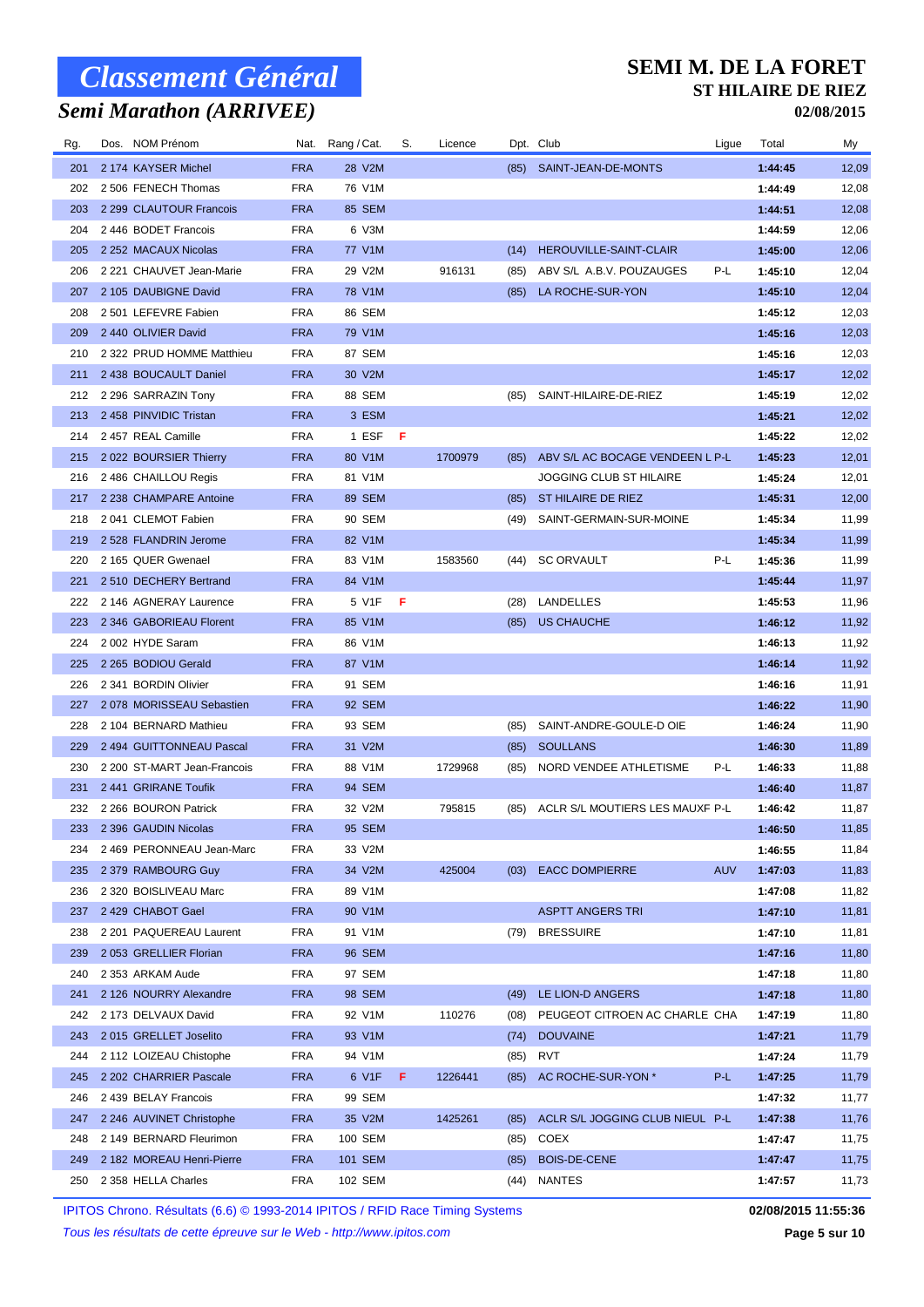## *Semi Marathon (ARRIVEE)*

#### **SEMI M. DE LA FORET ST HILAIRE DE RIEZ**

**02/08/2015**

| 2 031 JADEAU Christian<br><b>FRA</b><br>95 V1M<br>1:48:00<br>251<br>(85)<br>LA POMMERAIE-SUR-SEVRE<br>11,72<br>2466 MOULINS Eric<br><b>FRA</b><br>96 V1M<br>CSPTT93<br>1:48:02<br>11,72<br>252<br>2 515 BERTRAND Dominique<br><b>FRA</b><br>36 V2M<br>11,72<br>253<br>1:48:04<br>254<br>2 364 LEGAL Herve<br><b>FRA</b><br>37 V2M<br>1:48:04<br>11,71<br>2059 MOINET Laurent<br><b>FRA</b><br>103 SEM<br>1:48:05<br>11,71<br>255<br>2 395 LEBLAY Arnaud<br><b>FRA</b><br>104 SEM<br>1:48:11<br>11,70<br>256<br>2 120 TEXIER Annabelle<br><b>FRA</b><br>2 SEF<br>F<br>OVA S/L SABLES ETUDIANT CLU P-L<br>257<br>1127296<br>1:48:15<br>11,69<br>(85)<br>2 240 BODIN Mathieu<br><b>FRA</b><br>105 SEM<br><b>CHEFFOIS</b><br>1:48:15<br>11,69<br>258<br>(85)<br>259<br>2 294 OUVRARD Eric<br><b>FRA</b><br>38 V2M<br>1216566<br>ABV S/L AC BOCAGE VENDEEN L P-L<br>11,69<br>(85)<br>1:48:20<br>260<br>2 093 LE TURNIER Francois<br><b>FRA</b><br>106 SEM<br>CHENS-SUR-LEMAN<br>11,67<br>1:48:27<br><b>FRA</b><br>7 V3M<br>ACL 44 S/L COTE DE JADE ATHL P-L<br>261<br>2 194 PATRON Gilles<br>1736815<br>(44)<br>1:48:44<br>11,64<br>2513 CERISIER Regis<br><b>FRA</b><br>97 V1M<br>1:48:50<br>11,63<br>262<br>2013 CLUZEL Emmanuelle<br><b>FRA</b><br>7 V1F<br>F<br><b>SEVRES</b><br>1:48:54<br>11,63<br>263<br>(92)<br>2 192 BORONAT Jean-Marie<br><b>FRA</b><br>98 V1M<br>CARQUEFOU AC<br>P-L<br>1:48:54<br>11,62<br>264<br>1654812<br>(44)<br>2 121 MERLET Jean Claude<br><b>FRA</b><br>39 V2M<br>SAINT-JEAN-DE-MONTS<br>11,62<br>265<br>1:48:59<br>(85)<br>266<br>2 125 HERSARD Dominique<br><b>FRA</b><br>40 V2M<br>943092<br><b>ENTENTE NORD LOIRE 44</b><br>P-L<br>11,59<br>1:49:14<br>(44)<br><b>FRA</b><br>2085 PAILLER Emmanuel<br>99 V1M<br>SAINT-HERBLAIN<br>1:49:21<br>11,58<br>267<br>(44)<br>268<br>2 247 BURILLO Manuel<br><b>FRA</b><br>100 V1M<br>SAINT-GILLES-CROIX-DE-VIE<br>1:49:32<br>11,56<br>(85)<br>269<br>2071 HUE Celine<br><b>FRA</b><br>8 V1F<br>F<br>11,56<br>1:49:32<br>RACING CLUB NANTAIS *<br>11,55<br>270<br>2154 DRONNEAU Daniel<br><b>FRA</b><br>8 V3M<br>1000305<br>P-L<br>1:49:38<br>(44)<br>2 152 COXON David<br><b>GBR</b><br>101 V1M<br>DURHAM CITY HARRIERS & AC,<br>1:49:44<br>11,54<br>271<br>2 335 BOUDAUD Rene<br>FRA<br>41 V2M<br>SAINT MARTIN COURSE AVENTU<br>1:49:52<br>11,52<br>272<br>(85)<br>2 223 ROUAUD Guenole<br><b>FRA</b><br><b>107 SEM</b><br>SAINT-HILAIRE-DE-RIEZ<br>11,52<br>273<br>(85)<br>1:49:56<br><b>FRA</b><br>102 V1M<br>11,51<br>274<br>2097 LE NEZET Jimmy<br>1:49:59<br>2 288 PELLETIER Richard<br><b>FRA</b><br>108 SEM<br>LA ROCHE-SUR-YON<br>1:49:59<br>275<br>(85)<br>11,51<br>2018 AVRIL Yohann<br><b>FRA</b><br>109 SEM<br>P-L<br>1:50:05<br>11,50<br>276<br>1669439<br>RUNNING VAL D HYROME<br>(49)<br>2 314 SOURISSEAU Regis<br><b>FRA</b><br>42 V2M<br>11,49<br>277<br>1:50:10<br><b>FRA</b><br>110 SEM<br>278<br>2092 MICHON Thomas<br>1:50:19<br>11,48<br><b>FRA</b><br><b>111 SEM</b><br>1:50:29<br>11,46<br>279<br>2 080 LEMONNIER Nicolas<br>2 199 RENARD Stephane<br><b>FRA</b><br>103 V1M<br><b>REDFISH NEUCHATEL</b><br>1:50:30<br>11,46<br>280<br>(20)<br>1626212<br>P-L<br>2 136 COUPE Stephane<br><b>FRA</b><br>104 V1M<br>ETOILE SPORTIVE OLIVET<br>1:50:31<br>11,45<br>281<br>(53)<br><b>FRA</b><br>SAINT-FULGENT<br>11,42<br>282<br>2 239 CLAUTOUR Jerome<br>105 V1M<br>1:50:51<br>(85)<br>283 2 432 GALLAIS Joel<br><b>FRA</b><br>9 V3M<br>1:51:03<br>11,40<br><b>FRA</b><br>2 ESF<br>-F<br>1:51:33<br>2 399 THOMASSIN Sarah<br>11,35<br>284<br>2 285 CAILLOT Stevan<br><b>FRA</b><br><b>112 SEM</b><br>(85) SAINTE-FLAIVE-DES-LOUPS<br>1:51:35<br>11,35<br>285<br>2461 MENET Yves<br>FRA<br>43 V2M<br>11,34<br>286<br>1:51:36<br>2 434 ROUSSET Laurent<br><b>FRA</b><br>106 V1M<br>1:51:36<br>11,34<br>287<br>11,34<br>288<br>2 530 PAIRAUDEAU Guillaume<br>FRA<br>114 SEM<br>1:51:41<br><b>FRA</b><br>ST JEAN DE MONTS TRI CLUB<br>1:51:41<br>11,34<br>289<br>2 487 THOMAZEAU Damien<br><b>113 SEM</b><br><b>FRA</b><br>11,33<br>290<br>2 329 BACHELOT Nadine<br>9 V1F<br>F<br>1201650<br>JOGGING ENDURANCE LIGNERO P-L<br>1:51:42<br>(85)<br>2 377 TESSON Fanette<br><b>FRA</b><br>3 SEF<br>F<br>1:51:56<br>11,31<br>291<br>1580877<br>OVA S/L JOGGING LOISIR BRETI P-L<br>(85)<br>10 V3M<br>11,29<br>292<br>2 101 BARTEAU Yannick<br>FRA<br>1391256<br>AC ROCHE-SUR-YON *<br>P-L<br>1:52:05<br>(85)<br>1:52:07<br>293<br>2 186 COUSIN Guillaume<br><b>FRA</b><br>115 SEM<br>11,29<br>294<br>2 524 BITON Philippe<br>FRA<br>107 V1M<br>1:52:16<br>11,28<br><b>FRA</b><br>44 V2M<br>1:52:16<br>11,28<br>295<br>2 145 ROUSSE Philippe<br>296<br><b>FRA</b><br>116 SEM<br>VIEILLEVIGNE<br>11,27<br>2 284 JAUNIN Guillaume<br>(44)<br>1:52:19<br>2 386 PROUTEAU Guy<br><b>FRA</b><br>45 V2M<br>1:52:26<br>11,26<br>297<br>2 502 VAN DE KERCKHOVE Michel<br><b>FRA</b><br>11 V3M<br>11,26<br>298<br>1:52:28<br>1:52:28<br>299<br>2 302 MICHON Frederic<br><b>FRA</b><br>46 V2M<br>1208268<br>OVA S/L JOGGING LOISIR BRETI P-L<br>11,26<br>(85)<br>2 462 SIRAUDEAU Franck<br>FRA<br>108 V1M<br>11,26<br>300<br>1:52:29 | Rg. | Dos. NOM Prénom | Nat. Rang/Cat. | S. | Licence | Dpt. Club | Ligue | Total | My |
|------------------------------------------------------------------------------------------------------------------------------------------------------------------------------------------------------------------------------------------------------------------------------------------------------------------------------------------------------------------------------------------------------------------------------------------------------------------------------------------------------------------------------------------------------------------------------------------------------------------------------------------------------------------------------------------------------------------------------------------------------------------------------------------------------------------------------------------------------------------------------------------------------------------------------------------------------------------------------------------------------------------------------------------------------------------------------------------------------------------------------------------------------------------------------------------------------------------------------------------------------------------------------------------------------------------------------------------------------------------------------------------------------------------------------------------------------------------------------------------------------------------------------------------------------------------------------------------------------------------------------------------------------------------------------------------------------------------------------------------------------------------------------------------------------------------------------------------------------------------------------------------------------------------------------------------------------------------------------------------------------------------------------------------------------------------------------------------------------------------------------------------------------------------------------------------------------------------------------------------------------------------------------------------------------------------------------------------------------------------------------------------------------------------------------------------------------------------------------------------------------------------------------------------------------------------------------------------------------------------------------------------------------------------------------------------------------------------------------------------------------------------------------------------------------------------------------------------------------------------------------------------------------------------------------------------------------------------------------------------------------------------------------------------------------------------------------------------------------------------------------------------------------------------------------------------------------------------------------------------------------------------------------------------------------------------------------------------------------------------------------------------------------------------------------------------------------------------------------------------------------------------------------------------------------------------------------------------------------------------------------------------------------------------------------------------------------------------------------------------------------------------------------------------------------------------------------------------------------------------------------------------------------------------------------------------------------------------------------------------------------------------------------------------------------------------------------------------------------------------------------------------------------------------------------------------------------------------------------------------------------------------------------------------------------------------------------------------------------------------------------------------------------------------------------------------------------------------------------------------------------------------------------------------------------------------------------------------------------------------------------------------------------------------------------------------------------------------------------------------------------------------------------------------------------------------------------------------------------------------------------------------------------------------------------------------------------------------------------------------------------------------------------------------------------------------------------------------------------------------|-----|-----------------|----------------|----|---------|-----------|-------|-------|----|
|                                                                                                                                                                                                                                                                                                                                                                                                                                                                                                                                                                                                                                                                                                                                                                                                                                                                                                                                                                                                                                                                                                                                                                                                                                                                                                                                                                                                                                                                                                                                                                                                                                                                                                                                                                                                                                                                                                                                                                                                                                                                                                                                                                                                                                                                                                                                                                                                                                                                                                                                                                                                                                                                                                                                                                                                                                                                                                                                                                                                                                                                                                                                                                                                                                                                                                                                                                                                                                                                                                                                                                                                                                                                                                                                                                                                                                                                                                                                                                                                                                                                                                                                                                                                                                                                                                                                                                                                                                                                                                                                                                                                                                                                                                                                                                                                                                                                                                                                                                                                                                                                                                                  |     |                 |                |    |         |           |       |       |    |
|                                                                                                                                                                                                                                                                                                                                                                                                                                                                                                                                                                                                                                                                                                                                                                                                                                                                                                                                                                                                                                                                                                                                                                                                                                                                                                                                                                                                                                                                                                                                                                                                                                                                                                                                                                                                                                                                                                                                                                                                                                                                                                                                                                                                                                                                                                                                                                                                                                                                                                                                                                                                                                                                                                                                                                                                                                                                                                                                                                                                                                                                                                                                                                                                                                                                                                                                                                                                                                                                                                                                                                                                                                                                                                                                                                                                                                                                                                                                                                                                                                                                                                                                                                                                                                                                                                                                                                                                                                                                                                                                                                                                                                                                                                                                                                                                                                                                                                                                                                                                                                                                                                                  |     |                 |                |    |         |           |       |       |    |
|                                                                                                                                                                                                                                                                                                                                                                                                                                                                                                                                                                                                                                                                                                                                                                                                                                                                                                                                                                                                                                                                                                                                                                                                                                                                                                                                                                                                                                                                                                                                                                                                                                                                                                                                                                                                                                                                                                                                                                                                                                                                                                                                                                                                                                                                                                                                                                                                                                                                                                                                                                                                                                                                                                                                                                                                                                                                                                                                                                                                                                                                                                                                                                                                                                                                                                                                                                                                                                                                                                                                                                                                                                                                                                                                                                                                                                                                                                                                                                                                                                                                                                                                                                                                                                                                                                                                                                                                                                                                                                                                                                                                                                                                                                                                                                                                                                                                                                                                                                                                                                                                                                                  |     |                 |                |    |         |           |       |       |    |
|                                                                                                                                                                                                                                                                                                                                                                                                                                                                                                                                                                                                                                                                                                                                                                                                                                                                                                                                                                                                                                                                                                                                                                                                                                                                                                                                                                                                                                                                                                                                                                                                                                                                                                                                                                                                                                                                                                                                                                                                                                                                                                                                                                                                                                                                                                                                                                                                                                                                                                                                                                                                                                                                                                                                                                                                                                                                                                                                                                                                                                                                                                                                                                                                                                                                                                                                                                                                                                                                                                                                                                                                                                                                                                                                                                                                                                                                                                                                                                                                                                                                                                                                                                                                                                                                                                                                                                                                                                                                                                                                                                                                                                                                                                                                                                                                                                                                                                                                                                                                                                                                                                                  |     |                 |                |    |         |           |       |       |    |
|                                                                                                                                                                                                                                                                                                                                                                                                                                                                                                                                                                                                                                                                                                                                                                                                                                                                                                                                                                                                                                                                                                                                                                                                                                                                                                                                                                                                                                                                                                                                                                                                                                                                                                                                                                                                                                                                                                                                                                                                                                                                                                                                                                                                                                                                                                                                                                                                                                                                                                                                                                                                                                                                                                                                                                                                                                                                                                                                                                                                                                                                                                                                                                                                                                                                                                                                                                                                                                                                                                                                                                                                                                                                                                                                                                                                                                                                                                                                                                                                                                                                                                                                                                                                                                                                                                                                                                                                                                                                                                                                                                                                                                                                                                                                                                                                                                                                                                                                                                                                                                                                                                                  |     |                 |                |    |         |           |       |       |    |
|                                                                                                                                                                                                                                                                                                                                                                                                                                                                                                                                                                                                                                                                                                                                                                                                                                                                                                                                                                                                                                                                                                                                                                                                                                                                                                                                                                                                                                                                                                                                                                                                                                                                                                                                                                                                                                                                                                                                                                                                                                                                                                                                                                                                                                                                                                                                                                                                                                                                                                                                                                                                                                                                                                                                                                                                                                                                                                                                                                                                                                                                                                                                                                                                                                                                                                                                                                                                                                                                                                                                                                                                                                                                                                                                                                                                                                                                                                                                                                                                                                                                                                                                                                                                                                                                                                                                                                                                                                                                                                                                                                                                                                                                                                                                                                                                                                                                                                                                                                                                                                                                                                                  |     |                 |                |    |         |           |       |       |    |
|                                                                                                                                                                                                                                                                                                                                                                                                                                                                                                                                                                                                                                                                                                                                                                                                                                                                                                                                                                                                                                                                                                                                                                                                                                                                                                                                                                                                                                                                                                                                                                                                                                                                                                                                                                                                                                                                                                                                                                                                                                                                                                                                                                                                                                                                                                                                                                                                                                                                                                                                                                                                                                                                                                                                                                                                                                                                                                                                                                                                                                                                                                                                                                                                                                                                                                                                                                                                                                                                                                                                                                                                                                                                                                                                                                                                                                                                                                                                                                                                                                                                                                                                                                                                                                                                                                                                                                                                                                                                                                                                                                                                                                                                                                                                                                                                                                                                                                                                                                                                                                                                                                                  |     |                 |                |    |         |           |       |       |    |
|                                                                                                                                                                                                                                                                                                                                                                                                                                                                                                                                                                                                                                                                                                                                                                                                                                                                                                                                                                                                                                                                                                                                                                                                                                                                                                                                                                                                                                                                                                                                                                                                                                                                                                                                                                                                                                                                                                                                                                                                                                                                                                                                                                                                                                                                                                                                                                                                                                                                                                                                                                                                                                                                                                                                                                                                                                                                                                                                                                                                                                                                                                                                                                                                                                                                                                                                                                                                                                                                                                                                                                                                                                                                                                                                                                                                                                                                                                                                                                                                                                                                                                                                                                                                                                                                                                                                                                                                                                                                                                                                                                                                                                                                                                                                                                                                                                                                                                                                                                                                                                                                                                                  |     |                 |                |    |         |           |       |       |    |
|                                                                                                                                                                                                                                                                                                                                                                                                                                                                                                                                                                                                                                                                                                                                                                                                                                                                                                                                                                                                                                                                                                                                                                                                                                                                                                                                                                                                                                                                                                                                                                                                                                                                                                                                                                                                                                                                                                                                                                                                                                                                                                                                                                                                                                                                                                                                                                                                                                                                                                                                                                                                                                                                                                                                                                                                                                                                                                                                                                                                                                                                                                                                                                                                                                                                                                                                                                                                                                                                                                                                                                                                                                                                                                                                                                                                                                                                                                                                                                                                                                                                                                                                                                                                                                                                                                                                                                                                                                                                                                                                                                                                                                                                                                                                                                                                                                                                                                                                                                                                                                                                                                                  |     |                 |                |    |         |           |       |       |    |
|                                                                                                                                                                                                                                                                                                                                                                                                                                                                                                                                                                                                                                                                                                                                                                                                                                                                                                                                                                                                                                                                                                                                                                                                                                                                                                                                                                                                                                                                                                                                                                                                                                                                                                                                                                                                                                                                                                                                                                                                                                                                                                                                                                                                                                                                                                                                                                                                                                                                                                                                                                                                                                                                                                                                                                                                                                                                                                                                                                                                                                                                                                                                                                                                                                                                                                                                                                                                                                                                                                                                                                                                                                                                                                                                                                                                                                                                                                                                                                                                                                                                                                                                                                                                                                                                                                                                                                                                                                                                                                                                                                                                                                                                                                                                                                                                                                                                                                                                                                                                                                                                                                                  |     |                 |                |    |         |           |       |       |    |
|                                                                                                                                                                                                                                                                                                                                                                                                                                                                                                                                                                                                                                                                                                                                                                                                                                                                                                                                                                                                                                                                                                                                                                                                                                                                                                                                                                                                                                                                                                                                                                                                                                                                                                                                                                                                                                                                                                                                                                                                                                                                                                                                                                                                                                                                                                                                                                                                                                                                                                                                                                                                                                                                                                                                                                                                                                                                                                                                                                                                                                                                                                                                                                                                                                                                                                                                                                                                                                                                                                                                                                                                                                                                                                                                                                                                                                                                                                                                                                                                                                                                                                                                                                                                                                                                                                                                                                                                                                                                                                                                                                                                                                                                                                                                                                                                                                                                                                                                                                                                                                                                                                                  |     |                 |                |    |         |           |       |       |    |
|                                                                                                                                                                                                                                                                                                                                                                                                                                                                                                                                                                                                                                                                                                                                                                                                                                                                                                                                                                                                                                                                                                                                                                                                                                                                                                                                                                                                                                                                                                                                                                                                                                                                                                                                                                                                                                                                                                                                                                                                                                                                                                                                                                                                                                                                                                                                                                                                                                                                                                                                                                                                                                                                                                                                                                                                                                                                                                                                                                                                                                                                                                                                                                                                                                                                                                                                                                                                                                                                                                                                                                                                                                                                                                                                                                                                                                                                                                                                                                                                                                                                                                                                                                                                                                                                                                                                                                                                                                                                                                                                                                                                                                                                                                                                                                                                                                                                                                                                                                                                                                                                                                                  |     |                 |                |    |         |           |       |       |    |
|                                                                                                                                                                                                                                                                                                                                                                                                                                                                                                                                                                                                                                                                                                                                                                                                                                                                                                                                                                                                                                                                                                                                                                                                                                                                                                                                                                                                                                                                                                                                                                                                                                                                                                                                                                                                                                                                                                                                                                                                                                                                                                                                                                                                                                                                                                                                                                                                                                                                                                                                                                                                                                                                                                                                                                                                                                                                                                                                                                                                                                                                                                                                                                                                                                                                                                                                                                                                                                                                                                                                                                                                                                                                                                                                                                                                                                                                                                                                                                                                                                                                                                                                                                                                                                                                                                                                                                                                                                                                                                                                                                                                                                                                                                                                                                                                                                                                                                                                                                                                                                                                                                                  |     |                 |                |    |         |           |       |       |    |
|                                                                                                                                                                                                                                                                                                                                                                                                                                                                                                                                                                                                                                                                                                                                                                                                                                                                                                                                                                                                                                                                                                                                                                                                                                                                                                                                                                                                                                                                                                                                                                                                                                                                                                                                                                                                                                                                                                                                                                                                                                                                                                                                                                                                                                                                                                                                                                                                                                                                                                                                                                                                                                                                                                                                                                                                                                                                                                                                                                                                                                                                                                                                                                                                                                                                                                                                                                                                                                                                                                                                                                                                                                                                                                                                                                                                                                                                                                                                                                                                                                                                                                                                                                                                                                                                                                                                                                                                                                                                                                                                                                                                                                                                                                                                                                                                                                                                                                                                                                                                                                                                                                                  |     |                 |                |    |         |           |       |       |    |
|                                                                                                                                                                                                                                                                                                                                                                                                                                                                                                                                                                                                                                                                                                                                                                                                                                                                                                                                                                                                                                                                                                                                                                                                                                                                                                                                                                                                                                                                                                                                                                                                                                                                                                                                                                                                                                                                                                                                                                                                                                                                                                                                                                                                                                                                                                                                                                                                                                                                                                                                                                                                                                                                                                                                                                                                                                                                                                                                                                                                                                                                                                                                                                                                                                                                                                                                                                                                                                                                                                                                                                                                                                                                                                                                                                                                                                                                                                                                                                                                                                                                                                                                                                                                                                                                                                                                                                                                                                                                                                                                                                                                                                                                                                                                                                                                                                                                                                                                                                                                                                                                                                                  |     |                 |                |    |         |           |       |       |    |
|                                                                                                                                                                                                                                                                                                                                                                                                                                                                                                                                                                                                                                                                                                                                                                                                                                                                                                                                                                                                                                                                                                                                                                                                                                                                                                                                                                                                                                                                                                                                                                                                                                                                                                                                                                                                                                                                                                                                                                                                                                                                                                                                                                                                                                                                                                                                                                                                                                                                                                                                                                                                                                                                                                                                                                                                                                                                                                                                                                                                                                                                                                                                                                                                                                                                                                                                                                                                                                                                                                                                                                                                                                                                                                                                                                                                                                                                                                                                                                                                                                                                                                                                                                                                                                                                                                                                                                                                                                                                                                                                                                                                                                                                                                                                                                                                                                                                                                                                                                                                                                                                                                                  |     |                 |                |    |         |           |       |       |    |
|                                                                                                                                                                                                                                                                                                                                                                                                                                                                                                                                                                                                                                                                                                                                                                                                                                                                                                                                                                                                                                                                                                                                                                                                                                                                                                                                                                                                                                                                                                                                                                                                                                                                                                                                                                                                                                                                                                                                                                                                                                                                                                                                                                                                                                                                                                                                                                                                                                                                                                                                                                                                                                                                                                                                                                                                                                                                                                                                                                                                                                                                                                                                                                                                                                                                                                                                                                                                                                                                                                                                                                                                                                                                                                                                                                                                                                                                                                                                                                                                                                                                                                                                                                                                                                                                                                                                                                                                                                                                                                                                                                                                                                                                                                                                                                                                                                                                                                                                                                                                                                                                                                                  |     |                 |                |    |         |           |       |       |    |
|                                                                                                                                                                                                                                                                                                                                                                                                                                                                                                                                                                                                                                                                                                                                                                                                                                                                                                                                                                                                                                                                                                                                                                                                                                                                                                                                                                                                                                                                                                                                                                                                                                                                                                                                                                                                                                                                                                                                                                                                                                                                                                                                                                                                                                                                                                                                                                                                                                                                                                                                                                                                                                                                                                                                                                                                                                                                                                                                                                                                                                                                                                                                                                                                                                                                                                                                                                                                                                                                                                                                                                                                                                                                                                                                                                                                                                                                                                                                                                                                                                                                                                                                                                                                                                                                                                                                                                                                                                                                                                                                                                                                                                                                                                                                                                                                                                                                                                                                                                                                                                                                                                                  |     |                 |                |    |         |           |       |       |    |
|                                                                                                                                                                                                                                                                                                                                                                                                                                                                                                                                                                                                                                                                                                                                                                                                                                                                                                                                                                                                                                                                                                                                                                                                                                                                                                                                                                                                                                                                                                                                                                                                                                                                                                                                                                                                                                                                                                                                                                                                                                                                                                                                                                                                                                                                                                                                                                                                                                                                                                                                                                                                                                                                                                                                                                                                                                                                                                                                                                                                                                                                                                                                                                                                                                                                                                                                                                                                                                                                                                                                                                                                                                                                                                                                                                                                                                                                                                                                                                                                                                                                                                                                                                                                                                                                                                                                                                                                                                                                                                                                                                                                                                                                                                                                                                                                                                                                                                                                                                                                                                                                                                                  |     |                 |                |    |         |           |       |       |    |
|                                                                                                                                                                                                                                                                                                                                                                                                                                                                                                                                                                                                                                                                                                                                                                                                                                                                                                                                                                                                                                                                                                                                                                                                                                                                                                                                                                                                                                                                                                                                                                                                                                                                                                                                                                                                                                                                                                                                                                                                                                                                                                                                                                                                                                                                                                                                                                                                                                                                                                                                                                                                                                                                                                                                                                                                                                                                                                                                                                                                                                                                                                                                                                                                                                                                                                                                                                                                                                                                                                                                                                                                                                                                                                                                                                                                                                                                                                                                                                                                                                                                                                                                                                                                                                                                                                                                                                                                                                                                                                                                                                                                                                                                                                                                                                                                                                                                                                                                                                                                                                                                                                                  |     |                 |                |    |         |           |       |       |    |
|                                                                                                                                                                                                                                                                                                                                                                                                                                                                                                                                                                                                                                                                                                                                                                                                                                                                                                                                                                                                                                                                                                                                                                                                                                                                                                                                                                                                                                                                                                                                                                                                                                                                                                                                                                                                                                                                                                                                                                                                                                                                                                                                                                                                                                                                                                                                                                                                                                                                                                                                                                                                                                                                                                                                                                                                                                                                                                                                                                                                                                                                                                                                                                                                                                                                                                                                                                                                                                                                                                                                                                                                                                                                                                                                                                                                                                                                                                                                                                                                                                                                                                                                                                                                                                                                                                                                                                                                                                                                                                                                                                                                                                                                                                                                                                                                                                                                                                                                                                                                                                                                                                                  |     |                 |                |    |         |           |       |       |    |
|                                                                                                                                                                                                                                                                                                                                                                                                                                                                                                                                                                                                                                                                                                                                                                                                                                                                                                                                                                                                                                                                                                                                                                                                                                                                                                                                                                                                                                                                                                                                                                                                                                                                                                                                                                                                                                                                                                                                                                                                                                                                                                                                                                                                                                                                                                                                                                                                                                                                                                                                                                                                                                                                                                                                                                                                                                                                                                                                                                                                                                                                                                                                                                                                                                                                                                                                                                                                                                                                                                                                                                                                                                                                                                                                                                                                                                                                                                                                                                                                                                                                                                                                                                                                                                                                                                                                                                                                                                                                                                                                                                                                                                                                                                                                                                                                                                                                                                                                                                                                                                                                                                                  |     |                 |                |    |         |           |       |       |    |
|                                                                                                                                                                                                                                                                                                                                                                                                                                                                                                                                                                                                                                                                                                                                                                                                                                                                                                                                                                                                                                                                                                                                                                                                                                                                                                                                                                                                                                                                                                                                                                                                                                                                                                                                                                                                                                                                                                                                                                                                                                                                                                                                                                                                                                                                                                                                                                                                                                                                                                                                                                                                                                                                                                                                                                                                                                                                                                                                                                                                                                                                                                                                                                                                                                                                                                                                                                                                                                                                                                                                                                                                                                                                                                                                                                                                                                                                                                                                                                                                                                                                                                                                                                                                                                                                                                                                                                                                                                                                                                                                                                                                                                                                                                                                                                                                                                                                                                                                                                                                                                                                                                                  |     |                 |                |    |         |           |       |       |    |
|                                                                                                                                                                                                                                                                                                                                                                                                                                                                                                                                                                                                                                                                                                                                                                                                                                                                                                                                                                                                                                                                                                                                                                                                                                                                                                                                                                                                                                                                                                                                                                                                                                                                                                                                                                                                                                                                                                                                                                                                                                                                                                                                                                                                                                                                                                                                                                                                                                                                                                                                                                                                                                                                                                                                                                                                                                                                                                                                                                                                                                                                                                                                                                                                                                                                                                                                                                                                                                                                                                                                                                                                                                                                                                                                                                                                                                                                                                                                                                                                                                                                                                                                                                                                                                                                                                                                                                                                                                                                                                                                                                                                                                                                                                                                                                                                                                                                                                                                                                                                                                                                                                                  |     |                 |                |    |         |           |       |       |    |
|                                                                                                                                                                                                                                                                                                                                                                                                                                                                                                                                                                                                                                                                                                                                                                                                                                                                                                                                                                                                                                                                                                                                                                                                                                                                                                                                                                                                                                                                                                                                                                                                                                                                                                                                                                                                                                                                                                                                                                                                                                                                                                                                                                                                                                                                                                                                                                                                                                                                                                                                                                                                                                                                                                                                                                                                                                                                                                                                                                                                                                                                                                                                                                                                                                                                                                                                                                                                                                                                                                                                                                                                                                                                                                                                                                                                                                                                                                                                                                                                                                                                                                                                                                                                                                                                                                                                                                                                                                                                                                                                                                                                                                                                                                                                                                                                                                                                                                                                                                                                                                                                                                                  |     |                 |                |    |         |           |       |       |    |
|                                                                                                                                                                                                                                                                                                                                                                                                                                                                                                                                                                                                                                                                                                                                                                                                                                                                                                                                                                                                                                                                                                                                                                                                                                                                                                                                                                                                                                                                                                                                                                                                                                                                                                                                                                                                                                                                                                                                                                                                                                                                                                                                                                                                                                                                                                                                                                                                                                                                                                                                                                                                                                                                                                                                                                                                                                                                                                                                                                                                                                                                                                                                                                                                                                                                                                                                                                                                                                                                                                                                                                                                                                                                                                                                                                                                                                                                                                                                                                                                                                                                                                                                                                                                                                                                                                                                                                                                                                                                                                                                                                                                                                                                                                                                                                                                                                                                                                                                                                                                                                                                                                                  |     |                 |                |    |         |           |       |       |    |
|                                                                                                                                                                                                                                                                                                                                                                                                                                                                                                                                                                                                                                                                                                                                                                                                                                                                                                                                                                                                                                                                                                                                                                                                                                                                                                                                                                                                                                                                                                                                                                                                                                                                                                                                                                                                                                                                                                                                                                                                                                                                                                                                                                                                                                                                                                                                                                                                                                                                                                                                                                                                                                                                                                                                                                                                                                                                                                                                                                                                                                                                                                                                                                                                                                                                                                                                                                                                                                                                                                                                                                                                                                                                                                                                                                                                                                                                                                                                                                                                                                                                                                                                                                                                                                                                                                                                                                                                                                                                                                                                                                                                                                                                                                                                                                                                                                                                                                                                                                                                                                                                                                                  |     |                 |                |    |         |           |       |       |    |
|                                                                                                                                                                                                                                                                                                                                                                                                                                                                                                                                                                                                                                                                                                                                                                                                                                                                                                                                                                                                                                                                                                                                                                                                                                                                                                                                                                                                                                                                                                                                                                                                                                                                                                                                                                                                                                                                                                                                                                                                                                                                                                                                                                                                                                                                                                                                                                                                                                                                                                                                                                                                                                                                                                                                                                                                                                                                                                                                                                                                                                                                                                                                                                                                                                                                                                                                                                                                                                                                                                                                                                                                                                                                                                                                                                                                                                                                                                                                                                                                                                                                                                                                                                                                                                                                                                                                                                                                                                                                                                                                                                                                                                                                                                                                                                                                                                                                                                                                                                                                                                                                                                                  |     |                 |                |    |         |           |       |       |    |
|                                                                                                                                                                                                                                                                                                                                                                                                                                                                                                                                                                                                                                                                                                                                                                                                                                                                                                                                                                                                                                                                                                                                                                                                                                                                                                                                                                                                                                                                                                                                                                                                                                                                                                                                                                                                                                                                                                                                                                                                                                                                                                                                                                                                                                                                                                                                                                                                                                                                                                                                                                                                                                                                                                                                                                                                                                                                                                                                                                                                                                                                                                                                                                                                                                                                                                                                                                                                                                                                                                                                                                                                                                                                                                                                                                                                                                                                                                                                                                                                                                                                                                                                                                                                                                                                                                                                                                                                                                                                                                                                                                                                                                                                                                                                                                                                                                                                                                                                                                                                                                                                                                                  |     |                 |                |    |         |           |       |       |    |
|                                                                                                                                                                                                                                                                                                                                                                                                                                                                                                                                                                                                                                                                                                                                                                                                                                                                                                                                                                                                                                                                                                                                                                                                                                                                                                                                                                                                                                                                                                                                                                                                                                                                                                                                                                                                                                                                                                                                                                                                                                                                                                                                                                                                                                                                                                                                                                                                                                                                                                                                                                                                                                                                                                                                                                                                                                                                                                                                                                                                                                                                                                                                                                                                                                                                                                                                                                                                                                                                                                                                                                                                                                                                                                                                                                                                                                                                                                                                                                                                                                                                                                                                                                                                                                                                                                                                                                                                                                                                                                                                                                                                                                                                                                                                                                                                                                                                                                                                                                                                                                                                                                                  |     |                 |                |    |         |           |       |       |    |
|                                                                                                                                                                                                                                                                                                                                                                                                                                                                                                                                                                                                                                                                                                                                                                                                                                                                                                                                                                                                                                                                                                                                                                                                                                                                                                                                                                                                                                                                                                                                                                                                                                                                                                                                                                                                                                                                                                                                                                                                                                                                                                                                                                                                                                                                                                                                                                                                                                                                                                                                                                                                                                                                                                                                                                                                                                                                                                                                                                                                                                                                                                                                                                                                                                                                                                                                                                                                                                                                                                                                                                                                                                                                                                                                                                                                                                                                                                                                                                                                                                                                                                                                                                                                                                                                                                                                                                                                                                                                                                                                                                                                                                                                                                                                                                                                                                                                                                                                                                                                                                                                                                                  |     |                 |                |    |         |           |       |       |    |
|                                                                                                                                                                                                                                                                                                                                                                                                                                                                                                                                                                                                                                                                                                                                                                                                                                                                                                                                                                                                                                                                                                                                                                                                                                                                                                                                                                                                                                                                                                                                                                                                                                                                                                                                                                                                                                                                                                                                                                                                                                                                                                                                                                                                                                                                                                                                                                                                                                                                                                                                                                                                                                                                                                                                                                                                                                                                                                                                                                                                                                                                                                                                                                                                                                                                                                                                                                                                                                                                                                                                                                                                                                                                                                                                                                                                                                                                                                                                                                                                                                                                                                                                                                                                                                                                                                                                                                                                                                                                                                                                                                                                                                                                                                                                                                                                                                                                                                                                                                                                                                                                                                                  |     |                 |                |    |         |           |       |       |    |
|                                                                                                                                                                                                                                                                                                                                                                                                                                                                                                                                                                                                                                                                                                                                                                                                                                                                                                                                                                                                                                                                                                                                                                                                                                                                                                                                                                                                                                                                                                                                                                                                                                                                                                                                                                                                                                                                                                                                                                                                                                                                                                                                                                                                                                                                                                                                                                                                                                                                                                                                                                                                                                                                                                                                                                                                                                                                                                                                                                                                                                                                                                                                                                                                                                                                                                                                                                                                                                                                                                                                                                                                                                                                                                                                                                                                                                                                                                                                                                                                                                                                                                                                                                                                                                                                                                                                                                                                                                                                                                                                                                                                                                                                                                                                                                                                                                                                                                                                                                                                                                                                                                                  |     |                 |                |    |         |           |       |       |    |
|                                                                                                                                                                                                                                                                                                                                                                                                                                                                                                                                                                                                                                                                                                                                                                                                                                                                                                                                                                                                                                                                                                                                                                                                                                                                                                                                                                                                                                                                                                                                                                                                                                                                                                                                                                                                                                                                                                                                                                                                                                                                                                                                                                                                                                                                                                                                                                                                                                                                                                                                                                                                                                                                                                                                                                                                                                                                                                                                                                                                                                                                                                                                                                                                                                                                                                                                                                                                                                                                                                                                                                                                                                                                                                                                                                                                                                                                                                                                                                                                                                                                                                                                                                                                                                                                                                                                                                                                                                                                                                                                                                                                                                                                                                                                                                                                                                                                                                                                                                                                                                                                                                                  |     |                 |                |    |         |           |       |       |    |
|                                                                                                                                                                                                                                                                                                                                                                                                                                                                                                                                                                                                                                                                                                                                                                                                                                                                                                                                                                                                                                                                                                                                                                                                                                                                                                                                                                                                                                                                                                                                                                                                                                                                                                                                                                                                                                                                                                                                                                                                                                                                                                                                                                                                                                                                                                                                                                                                                                                                                                                                                                                                                                                                                                                                                                                                                                                                                                                                                                                                                                                                                                                                                                                                                                                                                                                                                                                                                                                                                                                                                                                                                                                                                                                                                                                                                                                                                                                                                                                                                                                                                                                                                                                                                                                                                                                                                                                                                                                                                                                                                                                                                                                                                                                                                                                                                                                                                                                                                                                                                                                                                                                  |     |                 |                |    |         |           |       |       |    |
|                                                                                                                                                                                                                                                                                                                                                                                                                                                                                                                                                                                                                                                                                                                                                                                                                                                                                                                                                                                                                                                                                                                                                                                                                                                                                                                                                                                                                                                                                                                                                                                                                                                                                                                                                                                                                                                                                                                                                                                                                                                                                                                                                                                                                                                                                                                                                                                                                                                                                                                                                                                                                                                                                                                                                                                                                                                                                                                                                                                                                                                                                                                                                                                                                                                                                                                                                                                                                                                                                                                                                                                                                                                                                                                                                                                                                                                                                                                                                                                                                                                                                                                                                                                                                                                                                                                                                                                                                                                                                                                                                                                                                                                                                                                                                                                                                                                                                                                                                                                                                                                                                                                  |     |                 |                |    |         |           |       |       |    |
|                                                                                                                                                                                                                                                                                                                                                                                                                                                                                                                                                                                                                                                                                                                                                                                                                                                                                                                                                                                                                                                                                                                                                                                                                                                                                                                                                                                                                                                                                                                                                                                                                                                                                                                                                                                                                                                                                                                                                                                                                                                                                                                                                                                                                                                                                                                                                                                                                                                                                                                                                                                                                                                                                                                                                                                                                                                                                                                                                                                                                                                                                                                                                                                                                                                                                                                                                                                                                                                                                                                                                                                                                                                                                                                                                                                                                                                                                                                                                                                                                                                                                                                                                                                                                                                                                                                                                                                                                                                                                                                                                                                                                                                                                                                                                                                                                                                                                                                                                                                                                                                                                                                  |     |                 |                |    |         |           |       |       |    |
|                                                                                                                                                                                                                                                                                                                                                                                                                                                                                                                                                                                                                                                                                                                                                                                                                                                                                                                                                                                                                                                                                                                                                                                                                                                                                                                                                                                                                                                                                                                                                                                                                                                                                                                                                                                                                                                                                                                                                                                                                                                                                                                                                                                                                                                                                                                                                                                                                                                                                                                                                                                                                                                                                                                                                                                                                                                                                                                                                                                                                                                                                                                                                                                                                                                                                                                                                                                                                                                                                                                                                                                                                                                                                                                                                                                                                                                                                                                                                                                                                                                                                                                                                                                                                                                                                                                                                                                                                                                                                                                                                                                                                                                                                                                                                                                                                                                                                                                                                                                                                                                                                                                  |     |                 |                |    |         |           |       |       |    |
|                                                                                                                                                                                                                                                                                                                                                                                                                                                                                                                                                                                                                                                                                                                                                                                                                                                                                                                                                                                                                                                                                                                                                                                                                                                                                                                                                                                                                                                                                                                                                                                                                                                                                                                                                                                                                                                                                                                                                                                                                                                                                                                                                                                                                                                                                                                                                                                                                                                                                                                                                                                                                                                                                                                                                                                                                                                                                                                                                                                                                                                                                                                                                                                                                                                                                                                                                                                                                                                                                                                                                                                                                                                                                                                                                                                                                                                                                                                                                                                                                                                                                                                                                                                                                                                                                                                                                                                                                                                                                                                                                                                                                                                                                                                                                                                                                                                                                                                                                                                                                                                                                                                  |     |                 |                |    |         |           |       |       |    |
|                                                                                                                                                                                                                                                                                                                                                                                                                                                                                                                                                                                                                                                                                                                                                                                                                                                                                                                                                                                                                                                                                                                                                                                                                                                                                                                                                                                                                                                                                                                                                                                                                                                                                                                                                                                                                                                                                                                                                                                                                                                                                                                                                                                                                                                                                                                                                                                                                                                                                                                                                                                                                                                                                                                                                                                                                                                                                                                                                                                                                                                                                                                                                                                                                                                                                                                                                                                                                                                                                                                                                                                                                                                                                                                                                                                                                                                                                                                                                                                                                                                                                                                                                                                                                                                                                                                                                                                                                                                                                                                                                                                                                                                                                                                                                                                                                                                                                                                                                                                                                                                                                                                  |     |                 |                |    |         |           |       |       |    |
|                                                                                                                                                                                                                                                                                                                                                                                                                                                                                                                                                                                                                                                                                                                                                                                                                                                                                                                                                                                                                                                                                                                                                                                                                                                                                                                                                                                                                                                                                                                                                                                                                                                                                                                                                                                                                                                                                                                                                                                                                                                                                                                                                                                                                                                                                                                                                                                                                                                                                                                                                                                                                                                                                                                                                                                                                                                                                                                                                                                                                                                                                                                                                                                                                                                                                                                                                                                                                                                                                                                                                                                                                                                                                                                                                                                                                                                                                                                                                                                                                                                                                                                                                                                                                                                                                                                                                                                                                                                                                                                                                                                                                                                                                                                                                                                                                                                                                                                                                                                                                                                                                                                  |     |                 |                |    |         |           |       |       |    |
|                                                                                                                                                                                                                                                                                                                                                                                                                                                                                                                                                                                                                                                                                                                                                                                                                                                                                                                                                                                                                                                                                                                                                                                                                                                                                                                                                                                                                                                                                                                                                                                                                                                                                                                                                                                                                                                                                                                                                                                                                                                                                                                                                                                                                                                                                                                                                                                                                                                                                                                                                                                                                                                                                                                                                                                                                                                                                                                                                                                                                                                                                                                                                                                                                                                                                                                                                                                                                                                                                                                                                                                                                                                                                                                                                                                                                                                                                                                                                                                                                                                                                                                                                                                                                                                                                                                                                                                                                                                                                                                                                                                                                                                                                                                                                                                                                                                                                                                                                                                                                                                                                                                  |     |                 |                |    |         |           |       |       |    |
|                                                                                                                                                                                                                                                                                                                                                                                                                                                                                                                                                                                                                                                                                                                                                                                                                                                                                                                                                                                                                                                                                                                                                                                                                                                                                                                                                                                                                                                                                                                                                                                                                                                                                                                                                                                                                                                                                                                                                                                                                                                                                                                                                                                                                                                                                                                                                                                                                                                                                                                                                                                                                                                                                                                                                                                                                                                                                                                                                                                                                                                                                                                                                                                                                                                                                                                                                                                                                                                                                                                                                                                                                                                                                                                                                                                                                                                                                                                                                                                                                                                                                                                                                                                                                                                                                                                                                                                                                                                                                                                                                                                                                                                                                                                                                                                                                                                                                                                                                                                                                                                                                                                  |     |                 |                |    |         |           |       |       |    |
|                                                                                                                                                                                                                                                                                                                                                                                                                                                                                                                                                                                                                                                                                                                                                                                                                                                                                                                                                                                                                                                                                                                                                                                                                                                                                                                                                                                                                                                                                                                                                                                                                                                                                                                                                                                                                                                                                                                                                                                                                                                                                                                                                                                                                                                                                                                                                                                                                                                                                                                                                                                                                                                                                                                                                                                                                                                                                                                                                                                                                                                                                                                                                                                                                                                                                                                                                                                                                                                                                                                                                                                                                                                                                                                                                                                                                                                                                                                                                                                                                                                                                                                                                                                                                                                                                                                                                                                                                                                                                                                                                                                                                                                                                                                                                                                                                                                                                                                                                                                                                                                                                                                  |     |                 |                |    |         |           |       |       |    |
|                                                                                                                                                                                                                                                                                                                                                                                                                                                                                                                                                                                                                                                                                                                                                                                                                                                                                                                                                                                                                                                                                                                                                                                                                                                                                                                                                                                                                                                                                                                                                                                                                                                                                                                                                                                                                                                                                                                                                                                                                                                                                                                                                                                                                                                                                                                                                                                                                                                                                                                                                                                                                                                                                                                                                                                                                                                                                                                                                                                                                                                                                                                                                                                                                                                                                                                                                                                                                                                                                                                                                                                                                                                                                                                                                                                                                                                                                                                                                                                                                                                                                                                                                                                                                                                                                                                                                                                                                                                                                                                                                                                                                                                                                                                                                                                                                                                                                                                                                                                                                                                                                                                  |     |                 |                |    |         |           |       |       |    |
|                                                                                                                                                                                                                                                                                                                                                                                                                                                                                                                                                                                                                                                                                                                                                                                                                                                                                                                                                                                                                                                                                                                                                                                                                                                                                                                                                                                                                                                                                                                                                                                                                                                                                                                                                                                                                                                                                                                                                                                                                                                                                                                                                                                                                                                                                                                                                                                                                                                                                                                                                                                                                                                                                                                                                                                                                                                                                                                                                                                                                                                                                                                                                                                                                                                                                                                                                                                                                                                                                                                                                                                                                                                                                                                                                                                                                                                                                                                                                                                                                                                                                                                                                                                                                                                                                                                                                                                                                                                                                                                                                                                                                                                                                                                                                                                                                                                                                                                                                                                                                                                                                                                  |     |                 |                |    |         |           |       |       |    |
|                                                                                                                                                                                                                                                                                                                                                                                                                                                                                                                                                                                                                                                                                                                                                                                                                                                                                                                                                                                                                                                                                                                                                                                                                                                                                                                                                                                                                                                                                                                                                                                                                                                                                                                                                                                                                                                                                                                                                                                                                                                                                                                                                                                                                                                                                                                                                                                                                                                                                                                                                                                                                                                                                                                                                                                                                                                                                                                                                                                                                                                                                                                                                                                                                                                                                                                                                                                                                                                                                                                                                                                                                                                                                                                                                                                                                                                                                                                                                                                                                                                                                                                                                                                                                                                                                                                                                                                                                                                                                                                                                                                                                                                                                                                                                                                                                                                                                                                                                                                                                                                                                                                  |     |                 |                |    |         |           |       |       |    |
|                                                                                                                                                                                                                                                                                                                                                                                                                                                                                                                                                                                                                                                                                                                                                                                                                                                                                                                                                                                                                                                                                                                                                                                                                                                                                                                                                                                                                                                                                                                                                                                                                                                                                                                                                                                                                                                                                                                                                                                                                                                                                                                                                                                                                                                                                                                                                                                                                                                                                                                                                                                                                                                                                                                                                                                                                                                                                                                                                                                                                                                                                                                                                                                                                                                                                                                                                                                                                                                                                                                                                                                                                                                                                                                                                                                                                                                                                                                                                                                                                                                                                                                                                                                                                                                                                                                                                                                                                                                                                                                                                                                                                                                                                                                                                                                                                                                                                                                                                                                                                                                                                                                  |     |                 |                |    |         |           |       |       |    |
|                                                                                                                                                                                                                                                                                                                                                                                                                                                                                                                                                                                                                                                                                                                                                                                                                                                                                                                                                                                                                                                                                                                                                                                                                                                                                                                                                                                                                                                                                                                                                                                                                                                                                                                                                                                                                                                                                                                                                                                                                                                                                                                                                                                                                                                                                                                                                                                                                                                                                                                                                                                                                                                                                                                                                                                                                                                                                                                                                                                                                                                                                                                                                                                                                                                                                                                                                                                                                                                                                                                                                                                                                                                                                                                                                                                                                                                                                                                                                                                                                                                                                                                                                                                                                                                                                                                                                                                                                                                                                                                                                                                                                                                                                                                                                                                                                                                                                                                                                                                                                                                                                                                  |     |                 |                |    |         |           |       |       |    |

IPITOS Chrono. Résultats (6.6) © 1993-2014 IPITOS / RFID Race Timing Systems **02/08/2015 11:55:36**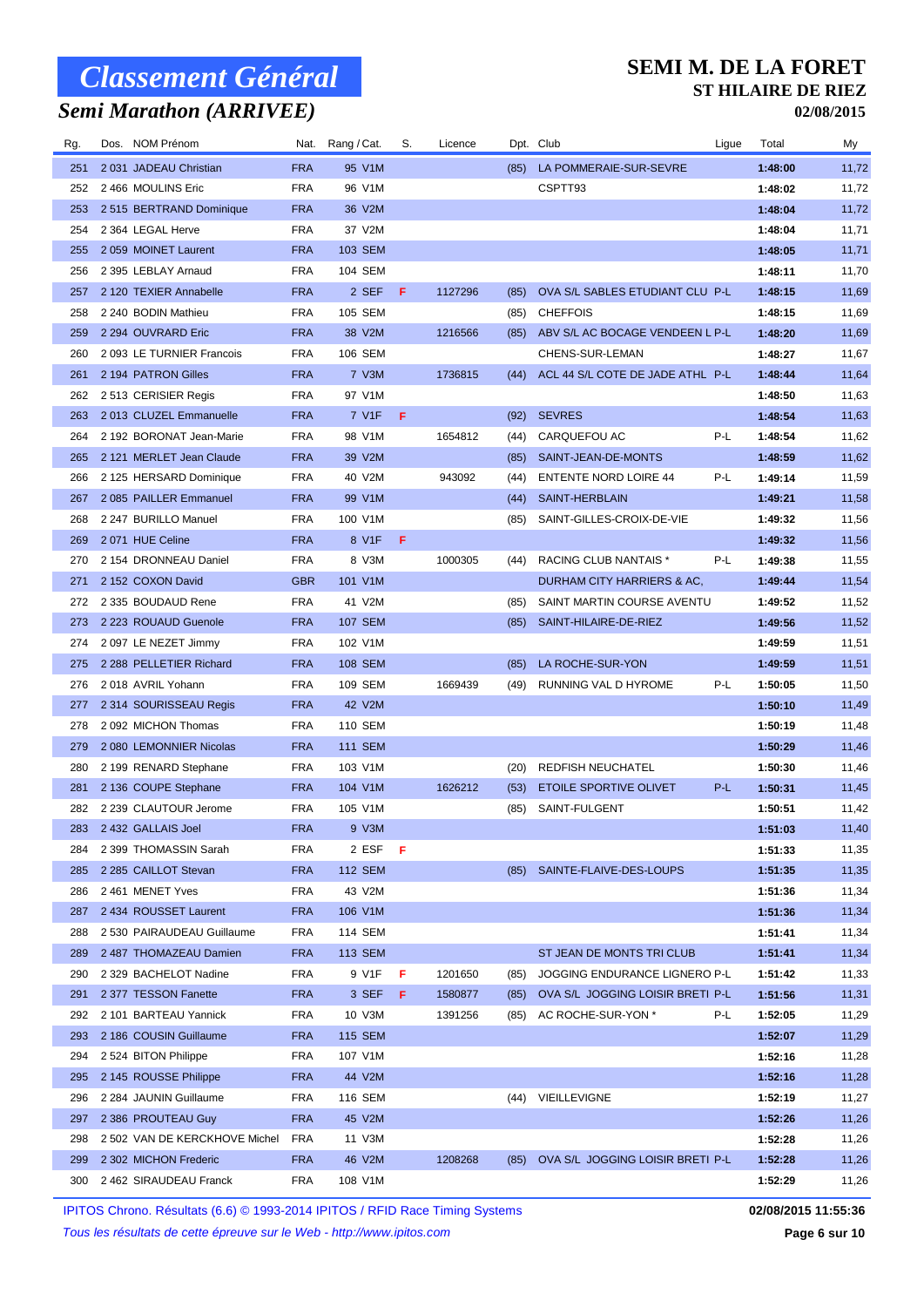## *Semi Marathon (ARRIVEE)*

#### **SEMI M. DE LA FORET ST HILAIRE DE RIEZ**

**02/08/2015**

| Rg.        | Dos. NOM Prénom                               | Nat.                     | Rang / Cat.               | S.  | Licence |      | Dpt. Club                            | Ligue      | Total              | My             |
|------------|-----------------------------------------------|--------------------------|---------------------------|-----|---------|------|--------------------------------------|------------|--------------------|----------------|
| 301        | 2 516 PELLETIER Sebastien                     | <b>FRA</b>               | 109 V1M                   |     |         |      |                                      |            | 1:52:30            | 11,25          |
| 302        | 2072 CHAPIN Gaetan                            | <b>FRA</b>               | 110 V1M                   |     | 560941  |      | (35) ATHLE DU PAYS DE REDON          | <b>BRE</b> | 1:52:30            | 11,25          |
| 303        | 2 413 HUBERT Damien                           | <b>FRA</b>               | 111 V1M                   |     |         |      |                                      |            | 1:52:32            | 11,25          |
| 304        | 2 321 CLEMENT Emmanuel                        | <b>FRA</b>               | 112 V1M                   |     |         |      |                                      |            | 1:52:33            | 11,25          |
| 305        | 2 410 BOUSSEAU Roland                         | <b>FRA</b>               | 113 V1M                   |     | 1573685 | (44) | ATHLETIC CLUB DU PAYS D ANC P-L      |            | 1:52:46            | 11,23          |
| 306        | 2 279 REMAUD Noemie                           | <b>FRA</b>               | 4 SEF                     | F   |         | (85) | SAINT-HILAIRE-DE-RIEZ                |            | 1:52:56            | 11,21          |
| 307        | 2 138 BITAUDEAU Isabelle                      | <b>FRA</b>               | 10 V1F                    | F   | 1288624 | (44) | ATHLETIC RETZ SUD LAC                | P-L        | 1:52:56            | 11,21          |
| 308        | 2 356 BONNET Nelly                            | <b>FRA</b>               | 5 SEF                     | F   | 1429988 | (85) | <b>JOGGING ENDURANCE LIGNERO P-L</b> |            | 1:53:11            | 11,19          |
| 309        | 2 115 GILBERT Nicolas                         | <b>FRA</b>               | <b>117 SEM</b>            |     |         | (44) | <b>BOUGUENAIS</b>                    |            | 1:53:34            | 11,15          |
| 310        | 2 164 COUTAUD Olivier                         | <b>FRA</b>               | <b>118 SEM</b>            |     |         | (85) | LA BOISSIERE-DE-MONTAIGU             |            | 1:53:36            | 11,14          |
| 311        | 2 140 DAGUIN Beatrice                         | <b>FRA</b>               | 2 V2F                     | F.  | 107222  | (44) | ATHLETIC RETZ SUD LAC                | P-L        | 1:53:37            | 11,14          |
| 312        | 2 387 YADEL Abderrahmane                      | <b>FRA</b>               | 114 V1M                   |     | 1520441 | (60) | ASSOCIATION SPORTIVE AGNET PIC       |            | 1:53:40            | 11,14          |
| 313        | 2 230 VONNET Stephane                         | <b>FRA</b>               | 115 V1M                   |     |         |      |                                      |            | 1:53:44            | 11,13          |
| 314        | 2 308 SENGER Marie-Dominique                  | <b>FRA</b>               | 11 V1F                    | F   | 704684  | (85) | <b>JOGGING ENDURANCE LIGNERO P-L</b> |            | 1:53:50            | 11,12          |
| 315        | 2 139 CHAUVEL Thierry                         | <b>FRA</b>               | 47 V2M                    |     | 1344312 | (44) | ATHLETIC RETZ SUD LAC                | P-L        | 1:53:52            | 11,12          |
| 316        | 2 403 COUTURE Jacky                           | <b>FRA</b>               | 48 V2M                    |     | 496096  | (37) | ASSOCIATION COUREURS DE L CEN        |            | 1:53:53            | 11,12          |
| 317        | 2 217 DEHONDT Emmanuelle                      | <b>FRA</b>               | 12 V1F                    | F   |         |      |                                      |            | 1:54:02            | 11,10          |
| 318        | 2 222 MENARDEAU Xavier                        | <b>FRA</b>               | 119 SEM                   |     |         | (85) | BELLEVILLE-SUR-VIE                   |            | 1:54:02            | 11,10          |
| 319        | 2 416 BOUTEILLER Marc                         | <b>FRA</b>               | 12 V3M                    |     |         |      |                                      |            | 1:54:12            | 11,09          |
| 320        | 2 215 DUBOIS Eric                             | <b>FRA</b>               | 49 V2M                    |     |         |      |                                      |            | 1:54:12            | 11,09          |
| 321        | 2 156 POUVREAU Sylvain                        | <b>FRA</b>               | <b>120 SEM</b>            |     |         | (85) | SAINT-JEAN-DE-MONTS                  |            | 1:54:15            | 11,08          |
| 322        | 2 158 CLAIRBAUX Stephane                      | FRA                      | 121 SEM                   |     |         | (59) | <b>CROIX</b>                         |            | 1:54:22            | 11,07          |
| 323        | 2 484 RENAUDIN Yoan                           | <b>FRA</b>               | <b>122 SEM</b>            |     |         |      | <b>ASPTT VENDEE</b>                  |            | 1:54:25            | 11,06          |
| 324        | 2062 VIANCO Stephano                          | <b>FRA</b>               | 50 V2M                    |     |         | (59) | <b>BOUSIES</b>                       |            | 1:54:26            | 11,06          |
| 325        | 2 347 AUDUREAU Franck                         | <b>FRA</b>               | 116 V1M                   |     |         | (92) | COS / CLUB OLYMPIQUE DE SEV          |            | 1:54:29            | 11,06          |
| 326        | 2 345 ACACHA Michel                           | <b>FRA</b>               | 13 V3M                    |     | 1294055 | (85) | JOGGING ENDURANCE LIGNERO P-L        |            | 1:54:37            | 11,05          |
| 327        | 2 256 CORTHIER Gilles                         | <b>FRA</b>               | 117 V1M                   |     | 1331357 | (44) | <b>RACING CLUB NANTAIS *</b>         | P-L        | 1:54:43            | 11,04          |
| 328        | 2 183 PENAUD Romain                           | <b>FRA</b>               | 123 SEM                   |     |         | (44) | AIGREFEUILLE-SUR-MAINE               |            | 1:54:45            | 11,03          |
| 329        | 2 176 ROBERT Pierric                          | <b>FRA</b>               | 51 V2M                    |     |         | (84) | SAINT-DIDIER                         |            | 1:55:00            | 11,01          |
| 330        | 2 380 DAVID Christian                         | <b>FRA</b>               | 14 V3M                    |     | 446281  | (44) | RACING CLUB NANTAIS *                | P-L        | 1:55:06            | 11,00          |
| 331        | 2096 BACHMANN Gregg                           | <b>FRA</b>               | <b>124 SEM</b><br>118 V1M |     |         |      |                                      |            | 1:55:08            | 11,00          |
| 332        | 2 381 FACQUET Jean-Marie                      | <b>FRA</b>               | 119 V1M                   |     |         |      |                                      |            | 1:55:10            | 10,99          |
|            | 333 2 283 DUPONT Freddy<br>2 267 HUMEAU Willy | <b>FRA</b>               |                           |     |         |      | (85) A-MI CHEMIN SALIGNY             |            | 1:55:11            | 10,99          |
| 334<br>335 | 2 368 MENARD Marion                           | <b>FRA</b><br><b>FRA</b> | 125 SEM<br>6 SEF          | - F | 1663087 |      | (49) ASC SAINT-BARTHELEMY            | P-L        | 1:55:17<br>1:55:20 | 10,98<br>10,98 |
| 336        | 2 390 PONTOIZEAU Michel                       | <b>FRA</b>               | 15 V3M                    |     | 407272  |      | (44) AL BOUGUENAIS                   | P-L        | 1:55:30            | 10,96          |
| 337        | 2 459 SAUTHIER Eric                           | <b>FRA</b>               | 120 V1M                   |     |         |      |                                      |            | 1:55:31            | 10,96          |
| 338        | 2 278 MOREL Jennyfer                          | <b>FRA</b>               | 7 SEF                     | -F  | 625179  | (85) | OVA S/L ESM CHALLANS                 | P-L        | 1:55:44            | 10,94          |
| 339        | 2 426 GIRAUD Mathias                          | <b>FRA</b>               | 126 SEM                   |     |         |      |                                      |            | 1:55:48            | 10,93          |
| 340        | 2 198 BOUCHET Mickael                         | <b>FRA</b>               | 127 SEM                   |     |         | (85) | CHANTONNAY RAID                      |            | 1:55:48            | 10,93          |
| 341        | 2019 LEBRETON Sebastien                       | <b>FRA</b>               | 121 V1M                   |     |         | (35) | <b>LIFFRE</b>                        |            | 1:55:53            | 10,92          |
| 342        | 2 297 DESPORTES Emmanuelle                    | <b>FRA</b>               | 8 SEF                     | -F  |         |      | LE MANS                              |            | 1:55:57            | 10,92          |
| 343        | 2 148 MEGNAN Samuel                           | <b>FRA</b>               | 122 V1M                   |     |         |      |                                      |            | 1:56:00            | 10,91          |
| 344        | 2 264 JURE Thierry                            | <b>FRA</b>               | 52 V2M                    |     |         |      |                                      |            | 1:56:00            | 10,91          |
| 345        | 2063 DENES Ronan                              | <b>FRA</b>               | 123 V1M                   |     |         | (85) | OLONNE-SUR-MER                       |            | 1:56:01            | 10,91          |
| 346        | 2 290 MEROT Christine                         | <b>FRA</b>               | 13 V1F                    | F   |         |      |                                      |            | 1:56:02            | 10,91          |
| 347        | 2 405 BOUDAUD Philippe                        | <b>FRA</b>               | <b>128 SEM</b>            |     |         |      |                                      |            | 1:56:13            | 10,89          |
| 348        | 2 478 RIVALIN Francois                        |                          | $129 -$                   | x   |         |      |                                      |            | 1:56:18            | 10,89          |
| 349        | 2 107 SAS Philippe                            | <b>FRA</b>               | 53 V2M                    |     | 1335125 | (85) | <b>JOGGING CLUB SABLAIS</b>          | P-L        | 1:56:21            | 10,88          |
| 350        | 2 492 PELLOQUIN Andre                         | <b>FRA</b>               | 54 V2M                    |     |         | (85) | <b>AUBIGNY</b>                       |            | 1:56:25            | 10,87          |

IPITOS Chrono. Résultats (6.6) © 1993-2014 IPITOS / RFID Race Timing Systems **02/08/2015 11:55:36**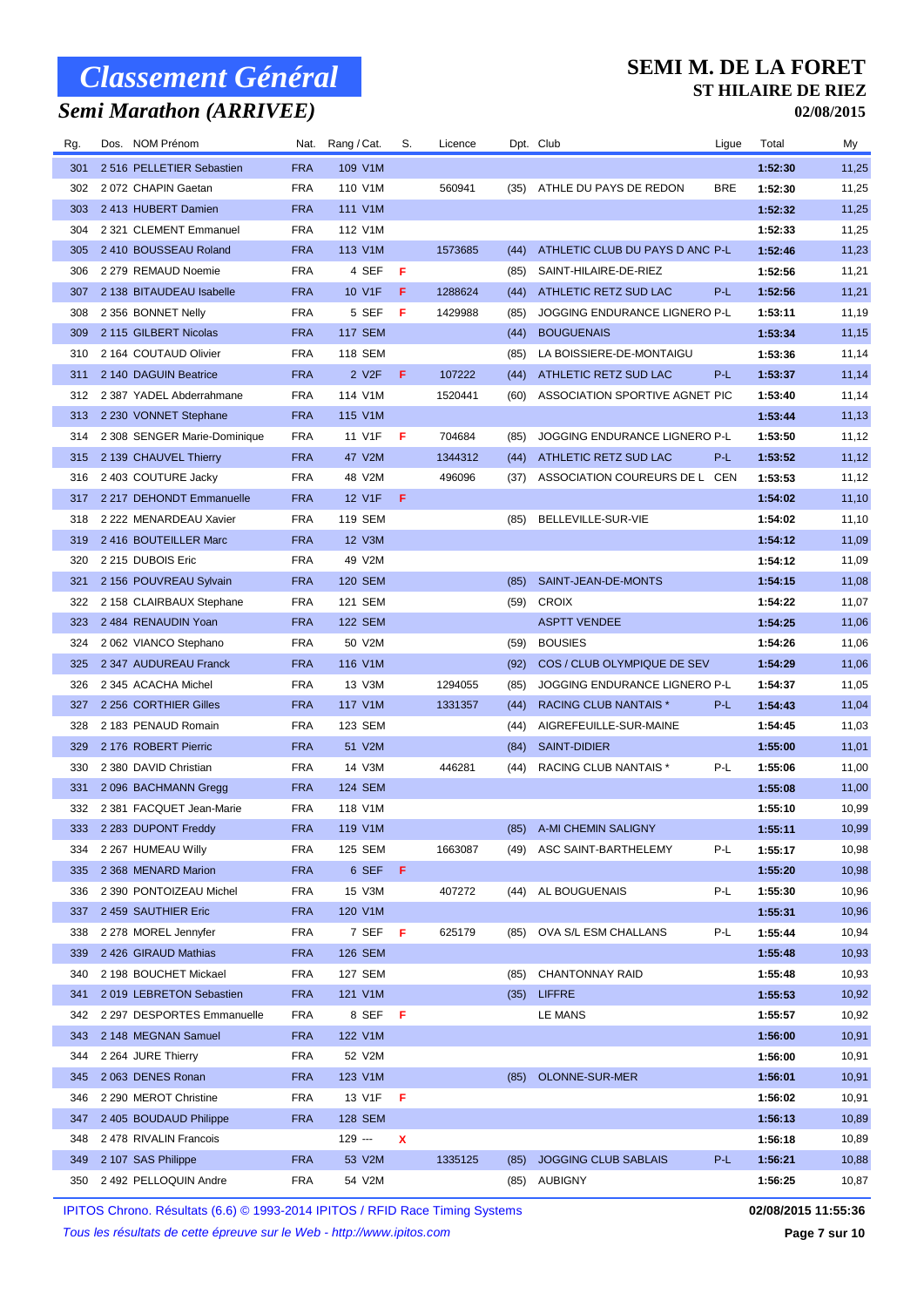## *Semi Marathon (ARRIVEE)*

#### **SEMI M. DE LA FORET ST HILAIRE DE RIEZ**

**02/08/2015**

| Rg. | Dos. NOM Prénom           | Nat.       | Rang / Cat.    | S.  | Licence |      | Dpt. Club                   | Ligue      | Total   | My    |
|-----|---------------------------|------------|----------------|-----|---------|------|-----------------------------|------------|---------|-------|
| 351 | 2 089 BUFFET Jonathan     | <b>FRA</b> | 4 ESM          |     |         | (91) | <b>BALLAINVILLIERS</b>      |            | 1:56:34 | 10,86 |
| 352 | 2 507 TRAINEAU Philippe   | <b>FRA</b> | 124 V1M        |     |         |      |                             |            | 1:56:43 | 10,85 |
| 353 | 2 412 BILLON Alain        | <b>FRA</b> | 125 V1M        |     |         |      |                             |            | 1:56:43 | 10,85 |
| 354 | 2042 CHEVALLEREAU Fanny   | <b>FRA</b> | 9 SEF          | F   |         | (80) | <b>CAPE TOWN</b>            |            | 1:56:44 | 10,84 |
| 355 | 2 066 GATOUILLAT Ludovic  | <b>FRA</b> | 126 V1M        |     |         | (89) | HANDBALL CLUB AUXERRE       |            | 1:57:01 | 10,82 |
| 356 | 2 167 LAMBOTIN Corine     | <b>FRA</b> | 3 V2F          | F   | 1235898 | (80) | MONTDIDIER ATHLETIX         | <b>PIC</b> | 1:57:01 | 10,82 |
| 357 | 2 166 LAMBOTIN Pascal     | <b>FRA</b> | 55 V2M         |     | 1235896 | (80) | MONTDIDIER ATHLETIX         | <b>PIC</b> | 1:57:01 | 10,82 |
| 358 | 2 363 ROUSSEAU Nelly      | <b>FRA</b> | 10 SEF         | F   |         |      | LES SABLES VENDEE TRIATHLO  |            | 1:57:05 | 10,81 |
| 359 | 2 132 GROHEUX Patrick     | <b>FRA</b> | 56 V2M         |     | 1659447 | (85) | OVA S/L ESM CHALLANS        | P-L        | 1:57:16 | 10,80 |
| 360 | 2025 MICHARD Carole       | <b>FRA</b> | 14 V1F         | -F  |         | (85) | <b>ASPTT VENDEE</b>         |            | 1:57:20 | 10,79 |
| 361 | 2 427 DUSART Bertrand     | <b>FRA</b> | 127 V1M        |     |         |      |                             |            | 1:57:29 | 10,78 |
| 362 | 2 392 LE MAISTRE Patrick  | FRA        | 57 V2M         |     |         |      |                             |            | 1:57:29 | 10,78 |
| 363 | 2 480 ORERGARD Nadege     | <b>FRA</b> | <b>11 SEF</b>  | F   |         |      |                             |            | 1:57:30 | 10,77 |
| 364 | 2 255 BURGAUD Richard     | <b>FRA</b> | 58 V2M         |     |         | (85) | SAINT-JEAN-DE-MONTS         |            | 1:57:37 | 10,76 |
| 365 | 2 260 TRAINAUD Jocelyne   | <b>FRA</b> | 4 V2F          | F   | 1474858 | (16) | <b>CA PLASSAC</b>           | POI        | 1:57:37 | 10,76 |
| 366 | 2 227 GUIBERT Jerome      | <b>FRA</b> | 128 V1M        |     |         |      | (85) AUBIGNY                |            | 1:57:43 | 10,75 |
| 367 | 2444 CHASSAIN Jean-Pierre | <b>FRA</b> | 16 V3M         |     |         |      |                             |            | 1:58:01 | 10,73 |
| 368 | 2 422 GUYON Thierry       | <b>FRA</b> | 129 V1M        |     |         |      |                             |            | 1:58:06 | 10,72 |
| 369 | 2 191 BREMOND Myriam      | <b>FRA</b> | 15 V1F         | F.  | 1468952 | (49) | <b>CAPS S/L VIHIERS</b>     | P-L        | 1:58:08 | 10,72 |
| 370 | 2 271 ROUSSEAU Christophe | <b>FRA</b> | 130 V1M        |     |         |      |                             |            | 1:58:17 | 10,70 |
| 371 | 2 428 MARTIN Pascal       | <b>FRA</b> | 59 V2M         |     |         |      |                             |            | 1:58:30 | 10,68 |
| 372 | 2 325 GOUJON Bernard      | <b>FRA</b> | 17 V3M         |     | 1224223 | (85) | ACLR S/L LES FONDUSPORTS    | P-L        | 1:58:31 | 10,68 |
| 373 | 2 491 MADIOT Fabien       | <b>FRA</b> | 131 V1M        |     |         |      | DOMPIERRE COURSE AVENTUR    |            | 1:58:48 | 10,66 |
| 374 | 2 189 DESSON Brice        | <b>FRA</b> | 132 V1M        |     |         | (85) | SAINT-REVEREND              |            | 1:58:57 | 10,64 |
| 375 | 2 180 MARIN Gregory       | <b>FRA</b> | <b>130 SEM</b> |     |         | (37) | <b>BALLAN-MIRE</b>          |            | 1:59:11 | 10,62 |
| 376 | 2 106 HERAUD Yannick      | <b>FRA</b> | 131 SEM        |     |         | (85) | SAINT-GERMAIN-DE-PRINCAY    |            | 1:59:12 | 10,62 |
| 377 | 2 382 BILLON Joel         | <b>FRA</b> | 60 V2M         |     |         |      |                             |            | 1:59:28 | 10,60 |
| 378 | 2 187 CESBRON Aurelien    | <b>FRA</b> | 132 SEM        |     |         |      |                             |            | 1:59:28 | 10,60 |
| 379 | 2 384 FIEVET Nicolas      | <b>FRA</b> | 133 SEM        |     | 1467735 | (77) | S/L CA COMBS-LA-VILLE       | I-F        | 1:59:41 | 10,58 |
| 380 | 2 241 JARD Carole         | <b>FRA</b> | 5 V2F          | F   | 1463003 | (37) | JOUE RUNNING 37             | <b>CEN</b> | 1:59:43 | 10,58 |
| 381 | 2 242 JARD Fabrice        | <b>FRA</b> | 61 V2M         |     | 883066  | (37) | <b>JOUE RUNNING 37</b>      | <b>CEN</b> | 1:59:43 | 10,57 |
| 382 | 2091 GRULKE Mathieu       | <b>FRA</b> | 134 SEM        |     |         | (92) | LES AMIS DE MIKHY           |            | 1:59:45 | 10,57 |
|     | 383 2 309 ALLIOT Fabien   | <b>FRA</b> | 135 SEM        |     |         |      | <b>SEVERAC</b>              |            | 1:59:49 | 10,57 |
| 384 | 2095 YVERNOGEAU Francois  | <b>FRA</b> | 133 V1M        |     |         | (44) | MACHECOUL                   |            | 1:59:52 | 10,56 |
| 385 | 2036 CUNIN Charles        | <b>FRA</b> | 5 ESM          |     |         |      | (76) CUY-SAINT-FIACRE       |            | 1:59:52 | 10,56 |
| 386 | 2 526 GUYOT Florian       | <b>FRA</b> | 134 V1M        |     |         |      |                             |            | 1:59:55 | 10,56 |
| 387 | 2 185 LEFEBVRE Benoit     | <b>FRA</b> | <b>136 SEM</b> |     |         |      |                             |            | 1:59:57 | 10,55 |
| 388 | 2061 MAISONNEUVE Julie    | <b>FRA</b> | 137 SEM        |     |         |      | ST JEAN DE MONTS VENDEE TRI |            | 1:59:57 | 10,55 |
| 389 | 2 219 BAUDET Benjamin     | <b>FRA</b> | 138 SEM        |     |         |      |                             |            | 2:00:16 | 10,53 |
| 390 | 2 359 SOULARD Romain      | <b>FRA</b> | 139 SEM        |     |         |      |                             |            | 2:00:18 | 10,52 |
| 391 | 2074 NICOLAS Michel       | <b>FRA</b> | 18 V3M         |     | 510080  |      | (40) AC POUILLON            | AQU        | 2:00:28 | 10,51 |
| 392 | 2 169 BENETEAU Marie-Ange | FRA        | 6 V2F          | - F |         |      |                             |            | 2:00:53 | 10,47 |
| 393 | 2 135 CLOUET Herve        | <b>FRA</b> | 135 V1M        |     | 206907  | (44) | CARQUEFOU AC                | P-L        | 2:01:03 | 10,46 |
| 394 | 2 108 LEFEVRE Olivier     | <b>FRA</b> | 136 V1M        |     |         |      | (44) REZE                   |            | 2:01:04 | 10,46 |
| 395 | 2 529 GLEDEL Damien       | <b>FRA</b> | 140 SEM        |     |         |      |                             |            | 2:01:15 | 10,44 |
| 396 | 2 315 PAPIN Jean-Claude   | <b>FRA</b> | 137 V1M        |     |         |      |                             |            | 2:01:23 | 10,43 |
| 397 | 2021 PELLETIER Celine     | <b>FRA</b> | 16 V1F         | F.  |         | (85) | <b>CHALLANS</b>             |            | 2:01:26 | 10,43 |
| 398 | 2493 SER Christophe       | <b>FRA</b> | 141 SEM        |     |         | (37) | LA VILLE AUX DAMES          |            | 2:01:27 | 10,42 |
| 399 | 2 229 BARBEAU Elodie      | <b>FRA</b> | 12 SEF         | F.  |         | (85) | LES SABLES-D OLONNE         |            | 2:01:31 | 10,42 |
| 400 | 2 352 JOURDAIN Stephane   | FRA        | 142 SEM        |     |         |      | $(75)$ PARIS                |            | 2:01:34 | 10,41 |

IPITOS Chrono. Résultats (6.6) © 1993-2014 IPITOS / RFID Race Timing Systems **02/08/2015 11:55:36**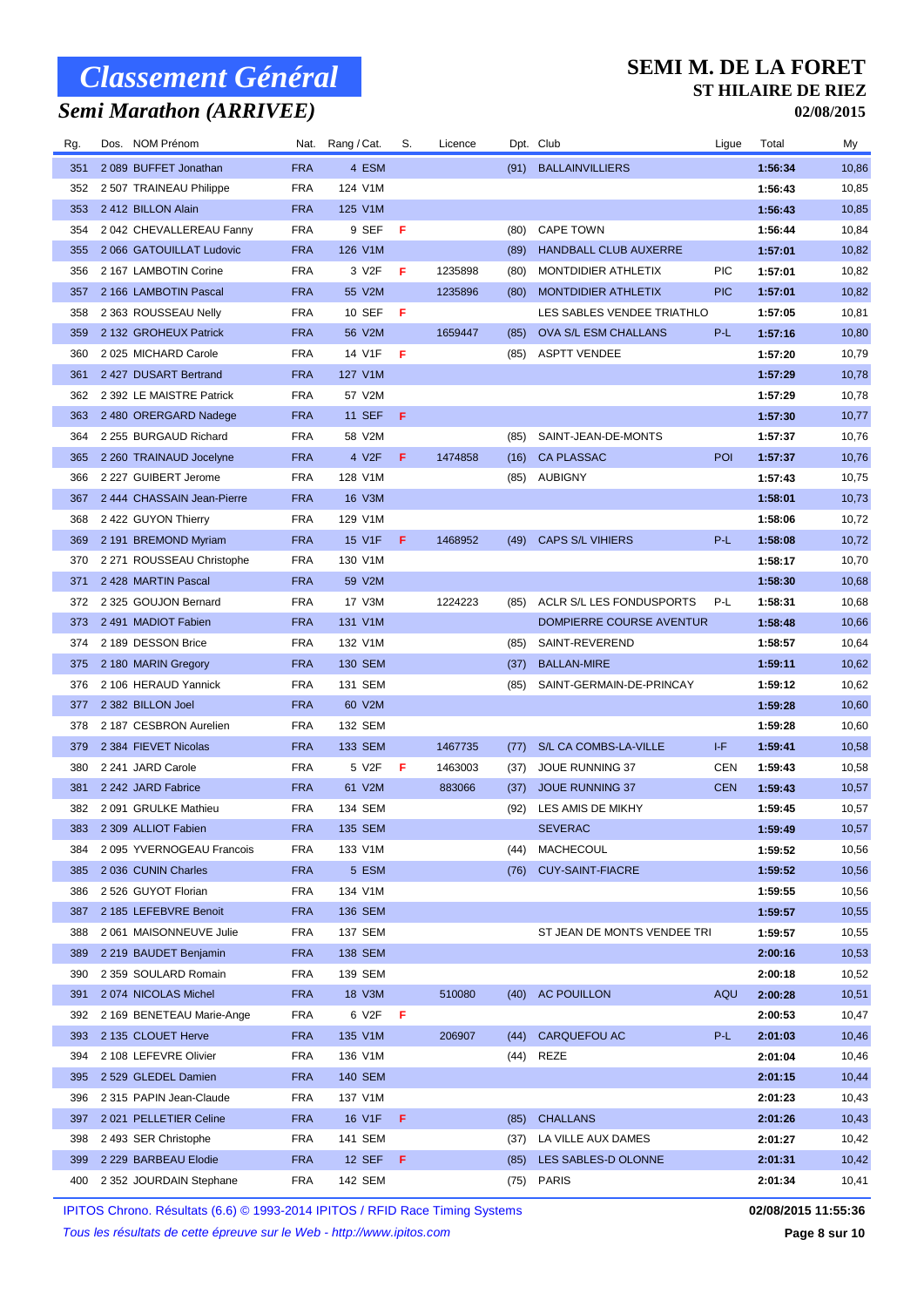## *Semi Marathon (ARRIVEE)*

#### **SEMI M. DE LA FORET ST HILAIRE DE RIEZ**

**02/08/2015**

| Rg. | Dos. NOM Prénom             | Nat.       | Rang / Cat.        | S.  | Licence |      | Dpt. Club                      | Ligue | Total   | My     |
|-----|-----------------------------|------------|--------------------|-----|---------|------|--------------------------------|-------|---------|--------|
| 401 | 2037 BARBEAU Gilles         | <b>FRA</b> | 138 V1M            |     |         | (85) | TREIZE-SEPTIERS                |       | 2:01:41 | 10,40  |
| 402 | 2 027 BARBEAU Charlotte     | <b>FRA</b> | 3 ESF              | -F  |         | (85) | TREIZE-SEPTIERS                |       | 2:01:42 | 10,40  |
| 403 | 2 336 GENTREAU Kevin        | <b>FRA</b> | 143 SEM            |     |         | (85) | LA JONCHERE                    |       | 2:01:43 | 10,40  |
| 404 | 2 213 CAILLAULT Ange-Michel | <b>FRA</b> | 62 V2M             |     | 1702549 | (79) | SEVRE BOCAGE AC                | POI   | 2:01:46 | 10,40  |
| 405 | 2 211 CANTIN Olivier        | <b>FRA</b> | 144 SEM            |     |         |      |                                |       | 2:01:50 | 10,39  |
| 406 | 2 039 LOIZEAU Julien        | <b>FRA</b> | 145 SEM            |     |         | (85) | <b>LES HERBIERS</b>            |       | 2:01:51 | 10,39  |
| 407 | 2477 SIMONNET Marie-France  | <b>FRA</b> | 7 V <sub>2</sub> F | F   | 704034  | (85) | JC ST-HILAIRE-DE-RIEZ          | P-L   | 2:01:51 | 10,39  |
| 408 | 2 171 CHEVALIER Annick      | <b>FRA</b> | 1 V3F              | F   | 677879  | (49) | <b>ENTENTE DES MAUGES*</b>     | P-L   | 2:02:19 | 10,35  |
| 409 | 2016 ROYER Claude           | <b>FRA</b> | 63 V2M             |     | 1361645 | (49) | <b>CAPS S/L VIHIERS</b>        | P-L   | 2:02:21 | 10,35  |
| 410 | 2 235 FRISCHKNECHT Thomas   | <b>FRA</b> | 146 SEM            |     |         | (85) | BRETIGNOLLES-SUR-MER           |       | 2:02:34 | 10,33  |
| 411 | 2 243 PITEUX Ainhoa         | <b>FRA</b> | 13 SEF             | -F  |         | (85) | MOUILLERON-LE-CAPTIF           |       | 2:02:34 | 10,33  |
| 412 | 2 274 BONNAUDET Titi        | <b>FRA</b> | 64 V2M             |     |         |      |                                |       | 2:03:13 | 10,27  |
| 413 | 2 376 AERNOUTS David        | <b>FRA</b> | <b>147 SEM</b>     |     |         |      |                                |       | 2:03:20 | 10,27  |
| 414 | 2 233 DOUBLET Benoit        | <b>FRA</b> | 139 V1M            |     |         | (44) | <b>ANCENIS</b>                 |       | 2:03:40 | 10,24  |
| 415 | 2 287 BRULFERT Gaetan       | <b>FRA</b> | <b>148 SEM</b>     |     |         | (49) | ANGERS                         |       | 2:03:45 | 10,23  |
| 416 | 2 333 PIROTTE Peter         | <b>FRA</b> | 149 SEM            |     |         |      |                                |       | 2:03:45 | 10,23  |
| 417 | 2 291 PERRAY Marc           | <b>FRA</b> | 65 V2M             |     |         | (85) | ASS JUDO COTE DE LUMIERE       |       | 2:03:54 | 10,22  |
| 418 | 2 388 BRUCKNER Sabine       | <b>ALL</b> | 17 V1F             | F   |         |      |                                |       | 2:04:39 | 10,16  |
| 419 | 2 361 LEMARIE Blandine      | <b>FRA</b> | <b>14 SEF</b>      | -F  |         |      | SAINT-ANDRE-DE-CORCY           |       | 2:04:49 | 10,14  |
| 420 | 2 032 TABOURET Carine       | <b>FRA</b> | 18 V1F             | F   |         |      |                                |       | 2:04:58 | 10, 13 |
| 421 | 2 355 BUCHET Pierre         | <b>FRA</b> | 140 V1M            |     |         |      |                                |       | 2:05:11 | 10,11  |
| 422 | 2 277 GISBERT Guillaume     | <b>FRA</b> | 141 V1M            |     |         | (85) | CHALLANS                       |       | 2:05:30 | 10,09  |
| 423 | 2 110 DUVAL Chloe           | <b>FRA</b> | 4 ESF              | F   |         | (85) | <b>CHALLANS</b>                |       | 2:05:34 | 10,08  |
| 424 | 2 391 BLANCHARD Nathalie    | <b>FRA</b> | 8 V2F              | F   | 1512701 | (85) | ST JEAN DE MONTS TRIATHLON P-L |       | 2:05:58 | 10,05  |
| 425 | 2 281 BILLIG Serge          | <b>FRA</b> | 66 V2M             |     | 209781  | (85) | <b>JOGGING CLUB SABLAIS</b>    | P-L   | 2:06:08 | 10,04  |
| 426 | 2 357 BOUDEAU Valerie       | <b>FRA</b> | 19 V1F             | F   | 1425582 | (85) | ST JEAN DE MONTS TRIATHLON P-L |       | 2:06:44 | 9,99   |
| 427 | 2 210 DELALANDE Nadine      | <b>FRA</b> | 20 V1F             | F.  | 1644622 | (85) | AC ROCHE-SUR-YON *             | P-L   | 2:06:54 | 9,98   |
| 428 | 2 272 GOURAUD Christophe    | <b>FRA</b> | 142 V1M            |     |         |      |                                |       | 2:06:55 | 9,97   |
| 429 | 2 343 PANDOLFI Sebastien    | <b>FRA</b> | <b>150 SEM</b>     |     |         | (85) | SAINT-JEAN-DE-MONTS            |       | 2:06:59 | 9,97   |
| 430 | 2 301 GUYON Stephane        | <b>FRA</b> | 143 V1M            |     |         | (85) | NIEUL-LE-DOLENT                |       | 2:07:05 | 9,96   |
| 431 | 2 100 BERTIN Eric           | <b>FRA</b> | 144 V1M            |     |         |      |                                |       | 2:07:58 | 9,89   |
| 432 | 2017 CHAPELLON Nicolas      | <b>FRA</b> | 151 SEM            |     |         | (44) | <b>BASSE-GOULAINE</b>          |       | 2:08:11 | 9,88   |
|     | 433 2 500 GOVIA Herve       | <b>FRA</b> | 145 V1M            |     |         |      |                                |       | 2:08:27 | 9,86   |
| 434 | 2474 FORTIN Christian       | <b>FRA</b> | 19 V3M             |     | 703041  |      | (85) ABV S/L A.B.V. POUZAUGES  | P-L   | 2:08:38 | 9,84   |
| 435 | 2464 GARCIA Andre           | <b>FRA</b> | 67 V2M             |     |         |      |                                |       | 2:08:58 | 9,82   |
| 436 | 2 262 BONNIN Stephane       | <b>FRA</b> | 1 JUM              |     |         | (94) | CHEVILLY-LARUE                 |       | 2:09:12 | 9,80   |
| 437 | 2 419 ADIB GHIASSI Carmen   | <b>FRA</b> | 21 V1F             | F   |         |      |                                |       | 2:09:29 | 9,78   |
| 438 | 2 086 DIXNEUF Jean Paul     | <b>FRA</b> | 2 V4M              |     |         | (49) | LA SEGUINIERE                  |       | 2:09:56 | 9,74   |
| 439 | 2 385 VILLENEUVE Claudine   | <b>FRA</b> | 2 V3F              | F   |         |      |                                |       | 2:10:14 | 9,72   |
| 440 | 2055 MICHON Thierry         | <b>FRA</b> | 20 V3M             |     |         |      |                                |       | 2:10:20 | 9,71   |
| 441 | 2 261 BONNIN Patrick        | <b>FRA</b> | 68 V2M             |     |         |      |                                |       | 2:10:24 | 9,71   |
| 442 | 2057 BROCHARD Nathalie      | <b>FRA</b> | 22 V1F             | - F |         | (85) | LES HERBIERS                   |       | 2:10:25 | 9,71   |
| 443 | 2058 BROCHARD Philippe      | <b>FRA</b> | 146 V1M            |     |         | (85) | <b>LES HERBIERS</b>            |       | 2:10:25 | 9,71   |
| 444 | 2 109 RIVIERE Roger         | <b>FRA</b> | 69 V2M             |     |         | (85) | LA ROCHE-SUR-YON               |       | 2:10:49 | 9,68   |
| 445 | 2064 PARICARD Thomas        | <b>FRA</b> | <b>152 SEM</b>     |     |         | (44) | <b>NANTES</b>                  |       | 2:11:05 | 9,66   |
| 446 | 2 258 ZIEGLER Guillaume     | <b>FRA</b> | 153 SEM            |     |         | (85) | LES SABLES-D OLONNE            |       | 2:11:14 | 9,65   |
| 447 | 2 433 SAUSSAY Richard       | <b>FRA</b> | 154 SEM            |     |         |      |                                |       | 2:11:46 | 9,61   |
| 448 | 2 122 FRIOU Luc             | <b>FRA</b> | 70 V2M             |     |         | (44) | SAINT-SEBASTIEN-SUR-LOIRE      |       | 2:11:49 | 9,60   |
| 449 | 2 118 MATHURIN Laurence     | <b>FRA</b> | 23 V1F             | F.  | 1656186 | (44) | RACING CLUB NANTAIS *          | P-L   | 2:11:50 | 9,60   |
| 450 | 2 119 MATHURIN Dominique    | <b>FRA</b> | 71 V2M             |     | 1489180 | (44) | RACING CLUB NANTAIS *          | P-L   | 2:11:50 | 9,60   |

IPITOS Chrono. Résultats (6.6) © 1993-2014 IPITOS / RFID Race Timing Systems **02/08/2015 11:55:37**